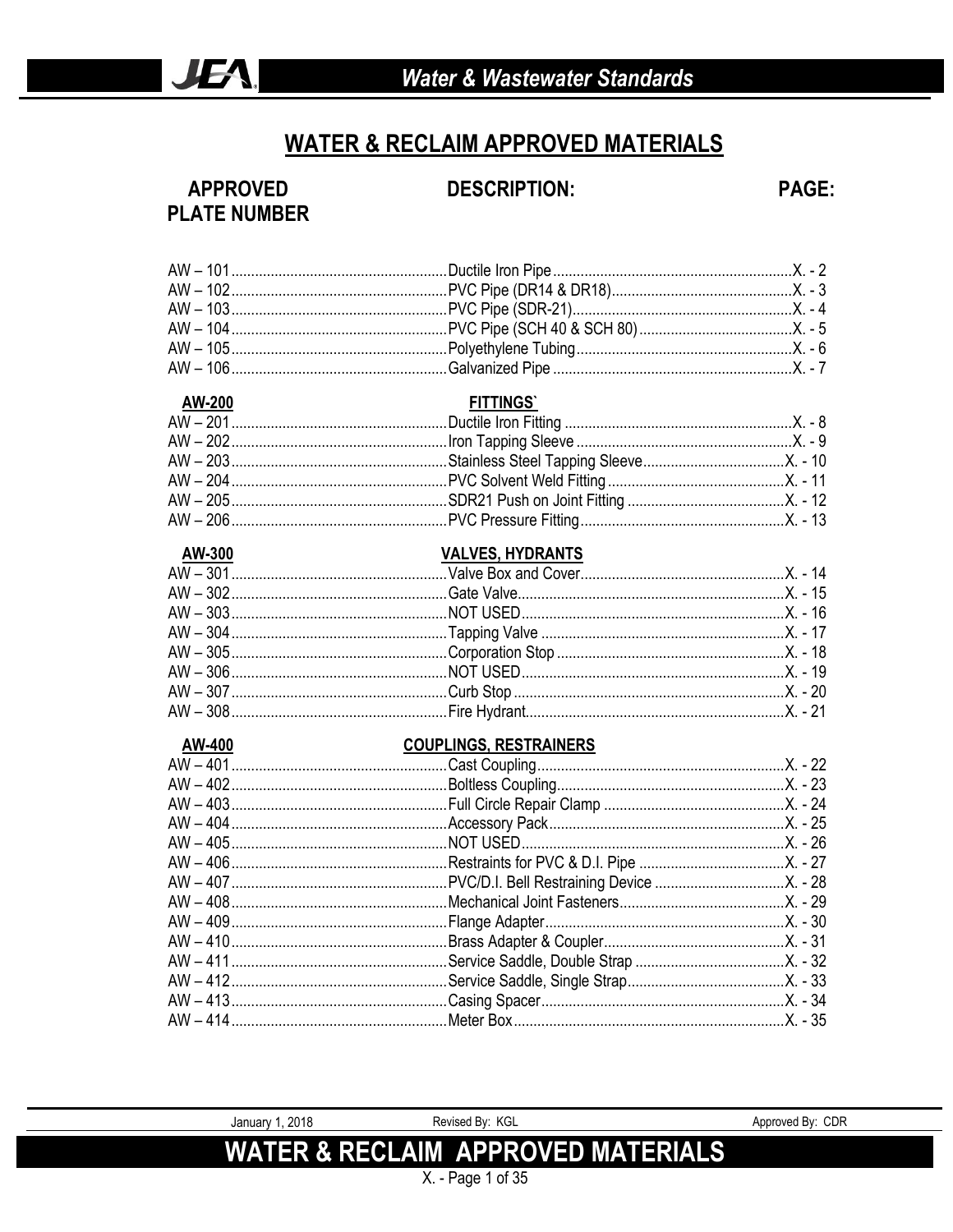**AW-101 DUCTILE IRON PIPE**

JEA.



**Note:** Push on joint shown as example only (For additional joints, see specifications)

**DESCRIPTION:** Ductile Iron Pipe (D.I.P), cement lined. See Chapter III. 1. - Section 350 of the current JEA Standards for specifications and requirements. See Chapter VI. 1. - Section 701 for Reclaimed Water specifications and requirements.

| <b>SIZE</b>     | <b>MANUFACTURER</b>             | <b>MODEL#</b> |
|-----------------|---------------------------------|---------------|
| 3-inch & larger | American Cast Iron Pipe Company | N/A           |
| 3-inch & larger | McWane Ductile                  | N/A           |
| 3-inch & larger | U.S. Pipe                       | N/A           |

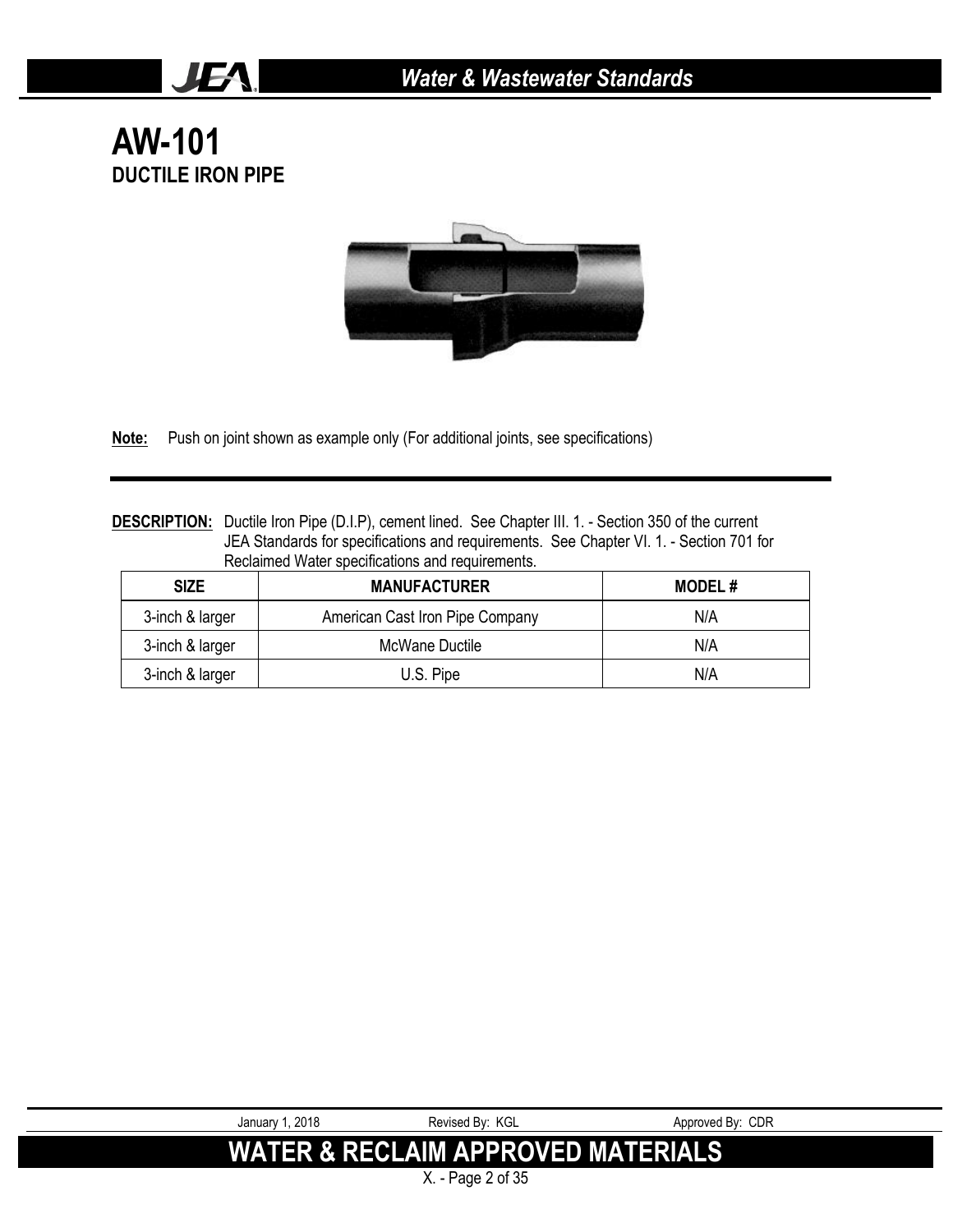**AW-102 PVC PIPE (DR14 & DR18)**

JEA.



| <b>DESCRIPTION:</b> DR14 & DR18 Pipe. See Chapter III. 1. - Section 350 of the current JEA Standards for |
|----------------------------------------------------------------------------------------------------------|
| specifications and requirements. See Chapter VI. 1. - Section 701 for Reclaimed Water                    |
| specifications and requirements.                                                                         |

| <b>SIZE</b>     | <b>MANUFACTURER</b>                    | <b>MODEL#</b> |
|-----------------|----------------------------------------|---------------|
| 4-inch - 12     | Diamond Plastics                       | N/A           |
| $4$ -inch $-12$ | JM Eagle                               | N/A           |
| 4-inch - 12     | National Pipe & Plastics/National PVC) | N/A           |
| $4$ -inch $-12$ | North American Pipe Co. (NAPCO)        | N/A           |
| $4$ -inch $-12$ | lpex                                   | N/A           |
| $4$ -inch $-12$ | Sanderson Pipe Corportation            | N/A           |

**DESCRIPTION:** DR16 Pipe. See Chapter III. 1. - Section 350 of the current JEA Standards for specifications and requirements. See Chapter VI. 1. - Section 701 for Reclaimed Water specifications and requirements.

| <b>SIZE</b> | <b>MANUFACTURER</b>                    | <b>MODEL#</b> |
|-------------|----------------------------------------|---------------|
| 16-inch     | Diamond Plastics                       | N/A           |
| 16-inch     | JM Eagle                               | N/A           |
| 16-inch     | National Pipe & Plastics/National PVC) | N/A           |
| 16-inch     | North American Pipe Co. (NAPCO)        | N/A           |
| 16-inch     | Ipex                                   | N/A           |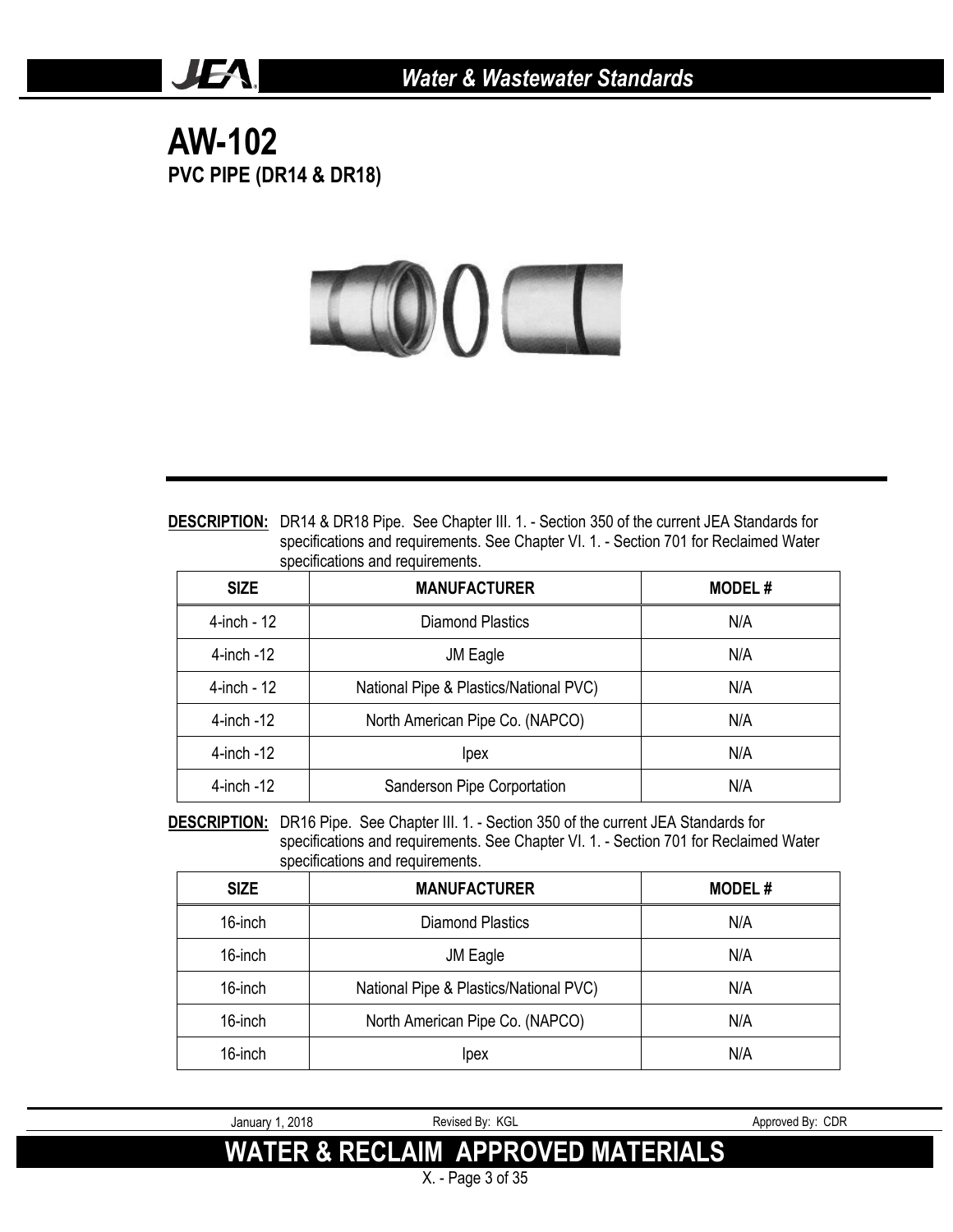**AW-103 PVC PIPE (SDR-21)**

JEA.



**DESCRIPTION:** PVC 1120, SDR 21 Pipe. See Chapter III. 1. - Section 350 of the current JEA Standards for specifications and requirements. See Chapter VI. 1. - Section 701 for Reclaimed Water specifications and requirements.

| <b>SIZE</b> | <b>MANUFACTURER</b>             | <b>MODEL#</b> |
|-------------|---------------------------------|---------------|
| 2-inch only | <b>Diamond Plastics</b>         | N/A           |
| 2-inch only | JM Eagle                        | N/A           |
| 4-inch only | National Pipe & Plastics        | N/A           |
| 2-inch only | North American Pipe Co. (NAPCO) | N/A           |

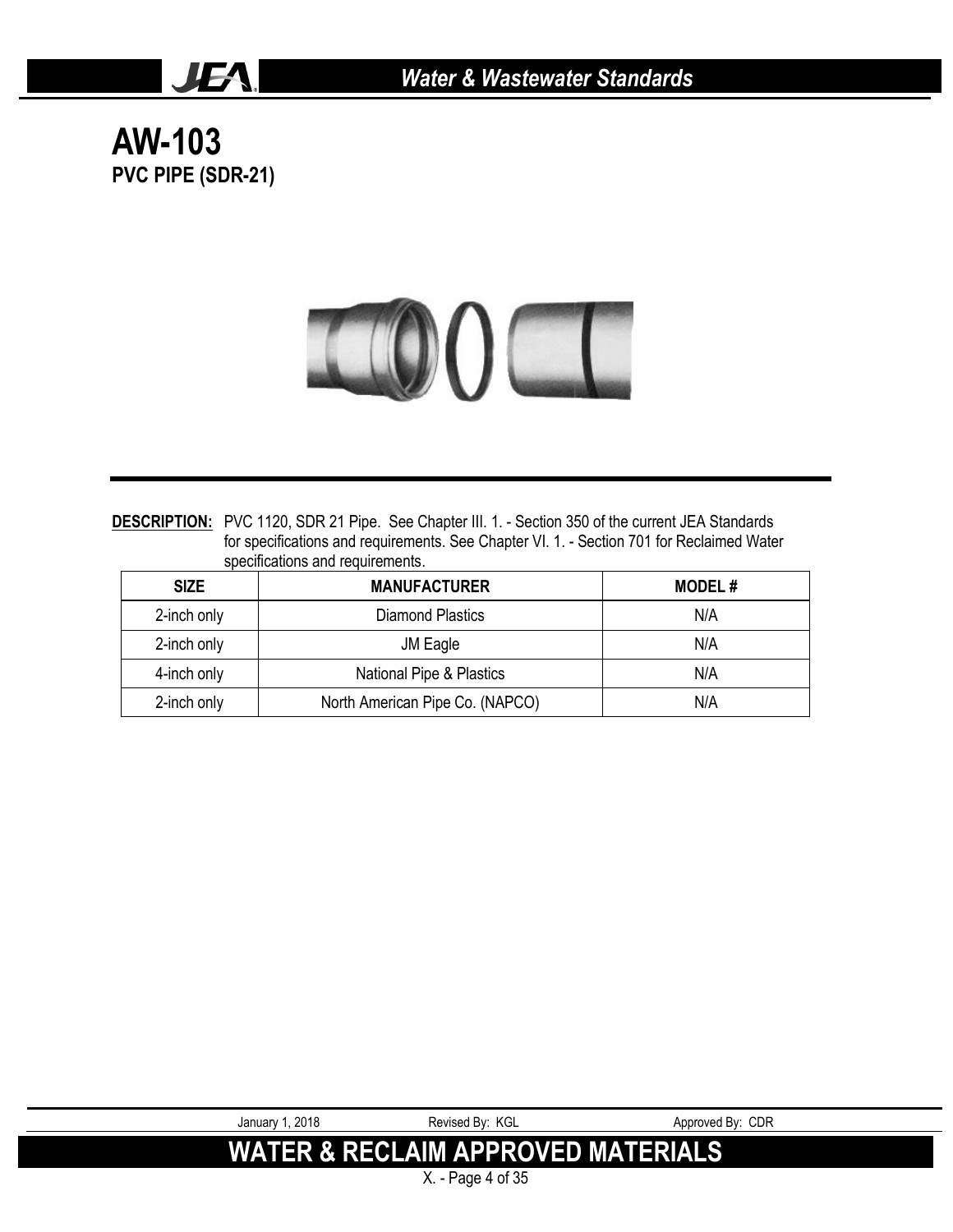## **AW-104 PVC PIPE (SCH 40 & SCH 80)**

JEA.



| <b>DESCRIPTION:</b> PVC SCH 40 & SCH 80 Pipe. See Chapter III. 1. - Section 350 of the current JEA |
|----------------------------------------------------------------------------------------------------|
| Standards for specifications and requirements. See Chapter VI. 1. - Section 701 for                |
| Reclaimed Water specifications and requirements.                                                   |

| <b>SIZE</b> | <b>MANUFACTURER</b>             | <b>MODEL#</b> |
|-------------|---------------------------------|---------------|
| 2-inch only | <b>JM Eagle Manufacturing</b>   | N/A           |
| 2-inch only | National Pipe and Plastics      | N/A           |
| 2-inch only | North American Pipe Co. (NAPCO) | N/A           |
| 2-inch only | Universal 100 / Accord          | N/A           |
| 2-inch only | Charlotte Pipe and Foundry Co   | N/A           |

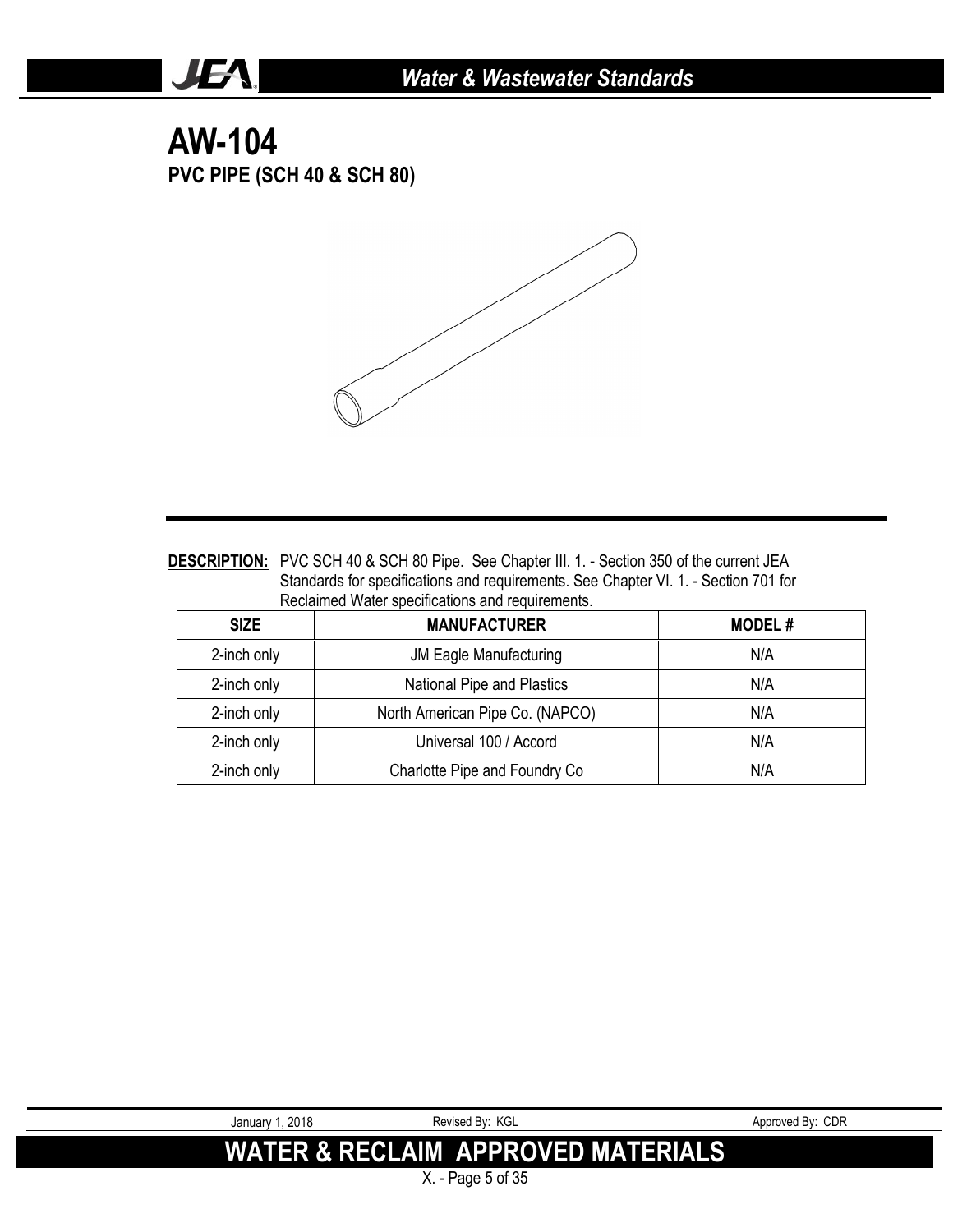**AW-105 POLYETHYLENE TUBING**

JEA.



DESCRIPTION: PE 4710, SDR-9, Copper Tube Size, Polyethylene Tubing. See Chapter III. 1. - Section 350 of the current JEA Standards for specifications and requirements. See Chapter VI. 1. - Section 701 for Reclaimed Water specifications and requirements.

| <b>SIZE</b>      | <b>MANUFACTURER</b>                  | MODEL#              |
|------------------|--------------------------------------|---------------------|
| 2-inch & smaller | Endot-Yardley                        | EndoPure            |
| 2-inch & smaller | Phillips Driscopipe/Performance Pipe | N/A                 |
| 2-inch & smaller | <b>Charter Plastics</b>              | Blue Ice            |
| 2-inch & smaller | <b>Silver-Line Plastics</b>          | N/A                 |
| 2-inch & smaller | <b>Advanced Drainage System</b>      | <b>ADS PolyFlex</b> |



X. - Page 6 of 35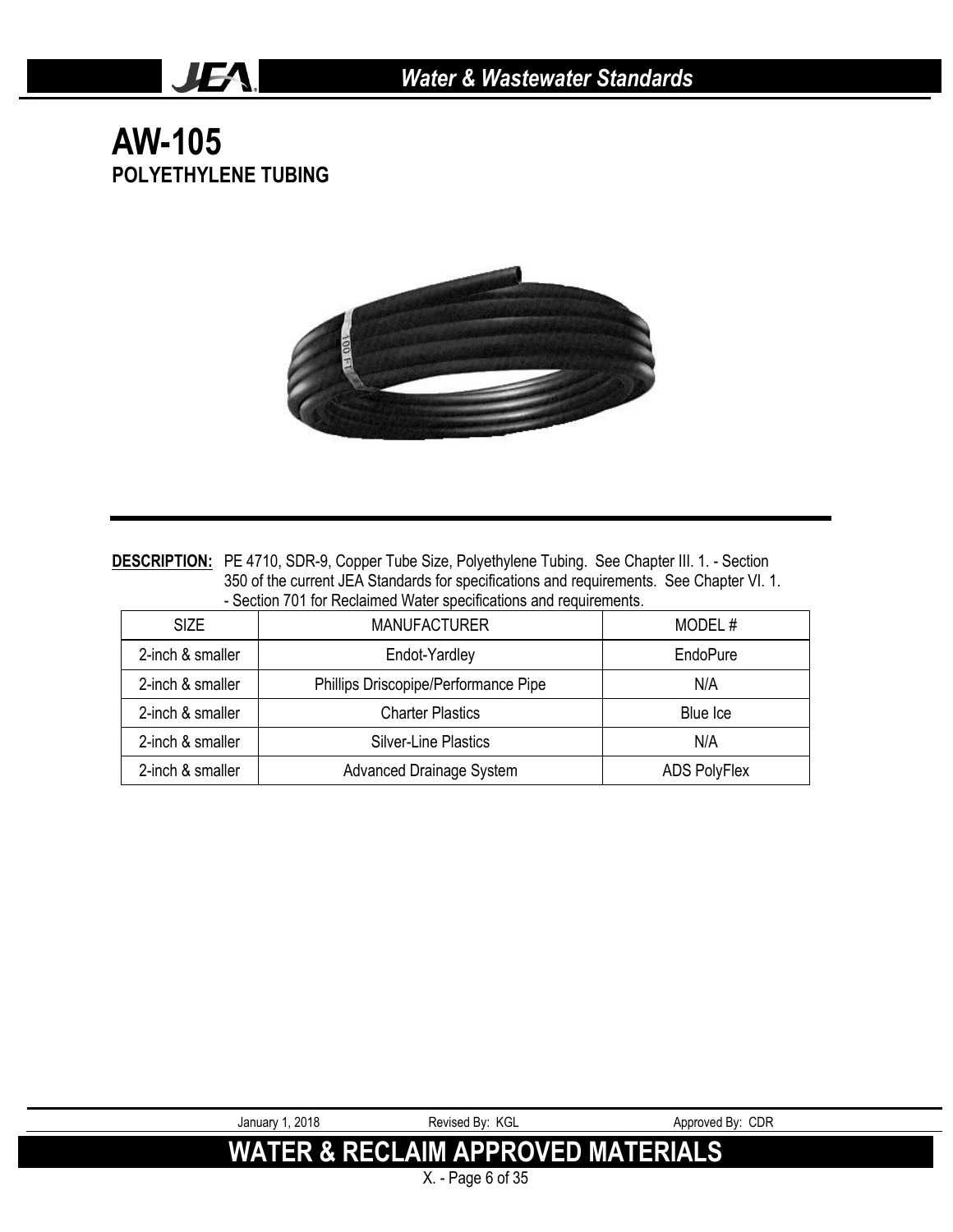# **AW-106 GALVANIZED PIPE**

JEA.

| <b>COMMUNISTICATION</b><br>I | <b>COMPOSTER</b><br>I |  |
|------------------------------|-----------------------|--|
|                              |                       |  |

For use in Contaminated Soil Sites only.

#### **DESCRIPTION:** Galvanized Pipe. See Chapter III. 1. - Section 350 of the current JEA Standards for specifications and requirements. See Chapter VI. 1. - Section 701 for Reclaimed Water specifications and requirements.

| <b>SIZE</b>      | <b>MANUFACTURER</b>         | <b>MODEL#</b> |
|------------------|-----------------------------|---------------|
| 3-inch & smaller | <b>Grinnell Corporation</b> | N/A           |
| 4-inch & smaller | Wheatland Tube              | N/A           |

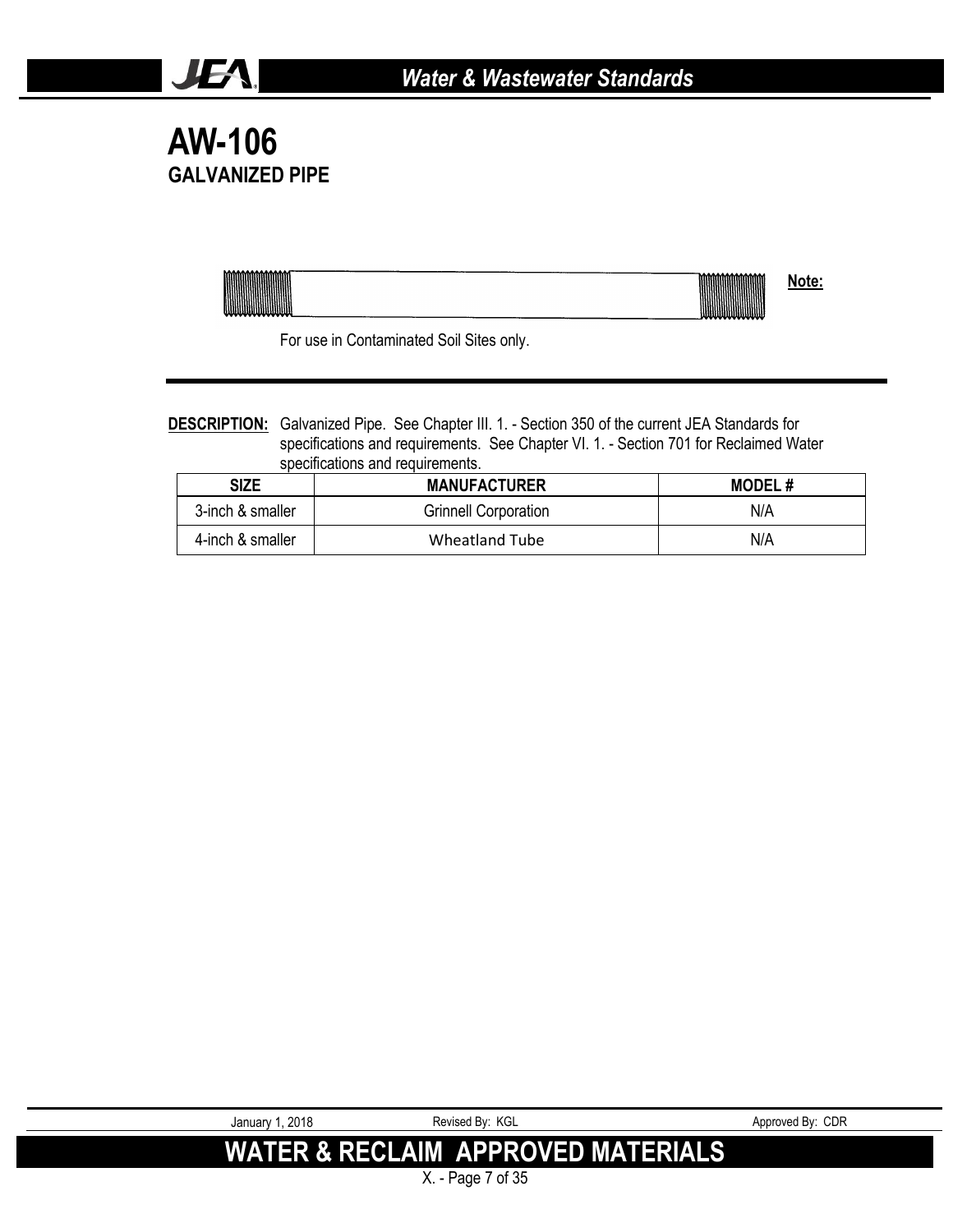# **AW-201 DUCTILE IRON FITTING**

JEA.



- **Note:** Mechanical Joint, 90-degree bend, **shown** as example only (for additional joints & fittings, see specifications).
- **DESCRIPTION:** Ductile Iron Fitting, cement-lined or JEA approved equal. See Chapter III. 1. Section 350 of the current JEA Standards for specifications and requirements. See Chapter VI. 1. - Section 701 for Reclaimed Water specifications and requirements.

| <b>SIZE</b>     | <b>MANUFACTURER</b>        | <b>MODEL#</b> |
|-----------------|----------------------------|---------------|
| 3-inch & larger | Tyler Union                | N/A           |
| 4-inch & larger | <b>Star Pipe Products</b>  | N/A           |
| 3-inch & larger | Sigma Corp. (Russell Pipe) | N/A           |
| 3-inch & larger | <b>SIP Industries</b>      | N/A           |

X. - Page 8 of 35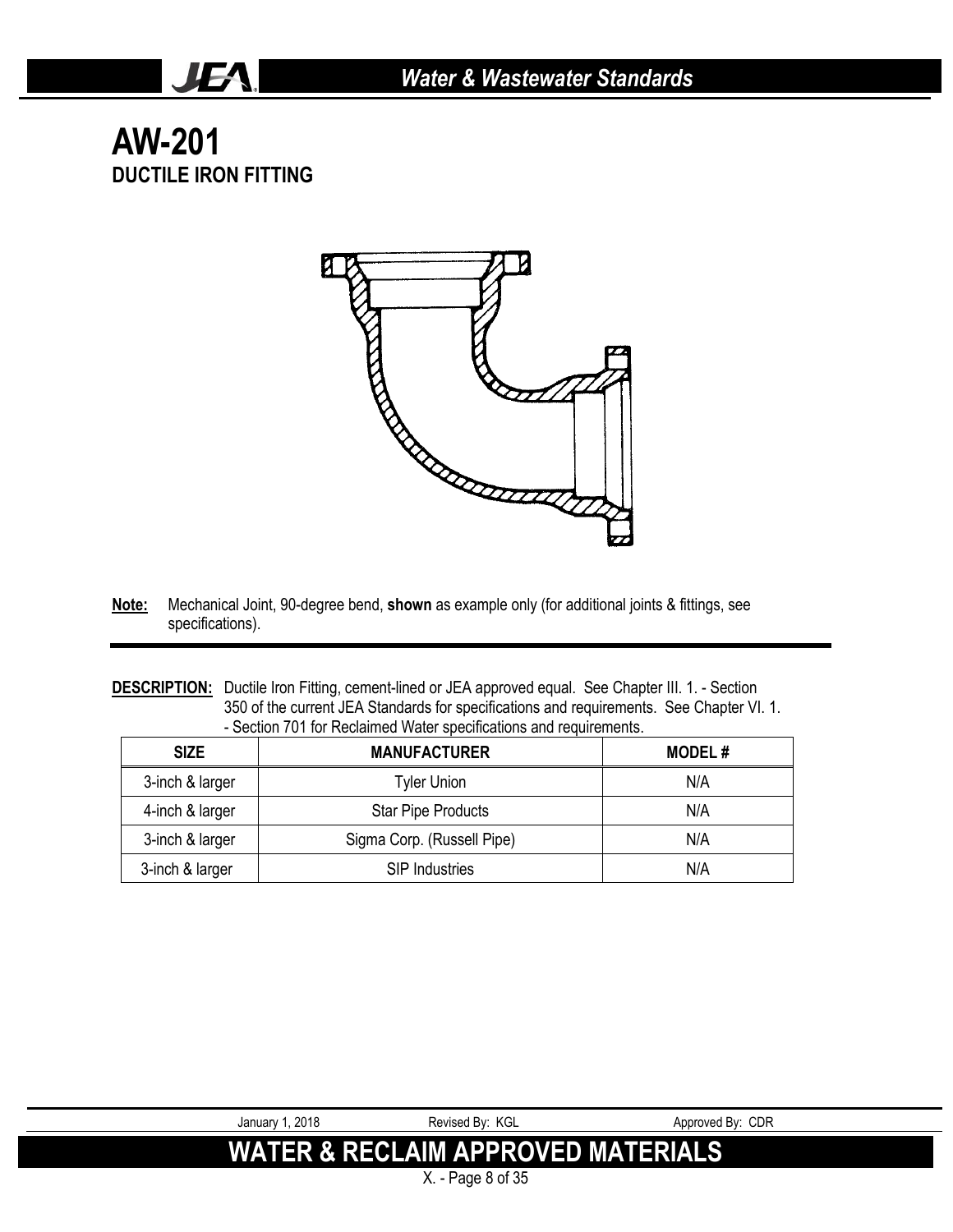## **AW-202 IRON TAPPING SLEEVE**

JEA.



**Note:** Mechanical Joint Shown as example only (for additional joints, see specifications).

| <b>DESCRIPTION:</b> Iron Tapping Sleeve. See Chapter III. 2. - Chapter III. 2. - Section 351 of the current JEA |
|-----------------------------------------------------------------------------------------------------------------|
| Standards for specifications and requirements. See Chapter VI. 2. - Chapter V. 2. -                             |
| Section 702 for Reclaimed Water specifications and requirements. This sleeve shall not                          |
| be utilized on PVC pipe larger than 12-inch.                                                                    |

| <b>SIZE</b>      | <b>MANUFACTURER</b>             | <b>MODEL#</b>       |
|------------------|---------------------------------|---------------------|
| 4-inch & larger  | American Cast Iron Pipe Company | 1004                |
| 4-inch & larger  | Clow Valve                      | F-5205              |
| 4-inch & larger  | M & H Valve Company             | 1574                |
| 4-inch & larger  | <b>Mueller Company</b>          | H-615, H-616, H-619 |
| 4-inch & larger  | <b>Tyler Union</b>              | 5-149-CI            |
| 4-inch & larger  | US Pipe                         | N/A                 |
| 30-inch & larger | Smith-Blair (Carbon Steel)      | 623                 |

X. - Page 9 of 35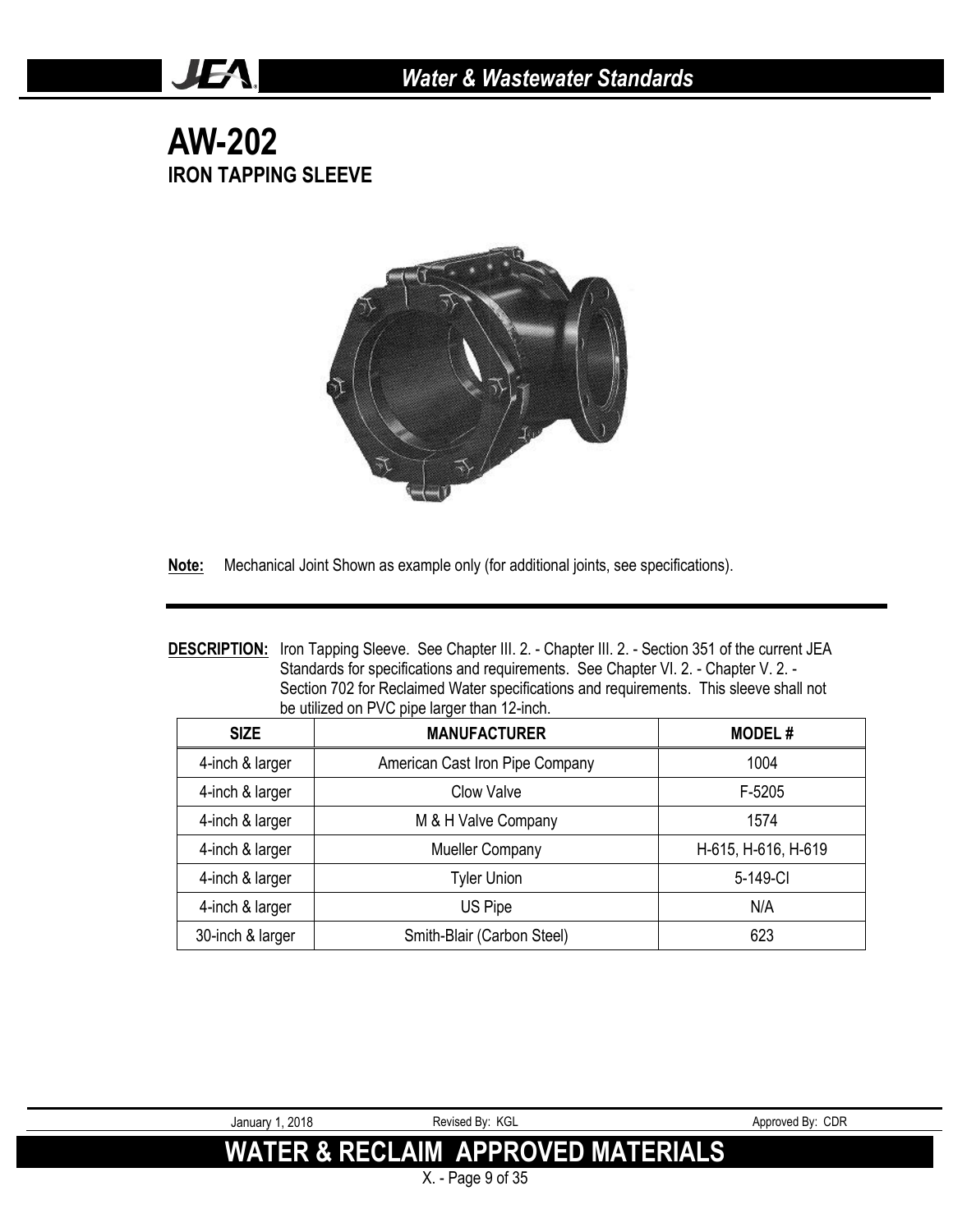# **AW-203 STAINLESS STEEL TAPPING SLEEVE**

JEA.



**Note:** Must be all stainless steel, no dissimilar metals allowed.

|               | <b>DESCRIPTION:</b> Stainless Steel Tapping Sleeve. See Section 351 of the current JEA Standards for |
|---------------|------------------------------------------------------------------------------------------------------|
|               | specifications and requirements. See section 702 for Reclaimed Water specifications and              |
| requirements. |                                                                                                      |

| <b>SIZE</b>     | <b>MANUFACTURER</b>     | <b>MODEL#</b>                      |
|-----------------|-------------------------|------------------------------------|
| 4-inch & larger | Cascade Waterworks Mfg. | CST-EX                             |
| 4-inch & larger | Dresser Inc./GE         | 630                                |
| 4-inch & larger | Ford Meter Box Company  | <b>FAST Series, FTSS</b>           |
| 4-inch & larger | JCM Industries, Inc.    | 432, 439, 452 (14-inch and larger) |
| 4-inch & larger | Power Seal              | 3490, 3490 MJ (8-inch and smaller) |
| 4-inch & larger | Romac Industries, Inc.  | SST                                |
| 4-inch & larger | Smith-Blair             | 663 & 665                          |
| 4-inch & larger | Mueller                 | H304                               |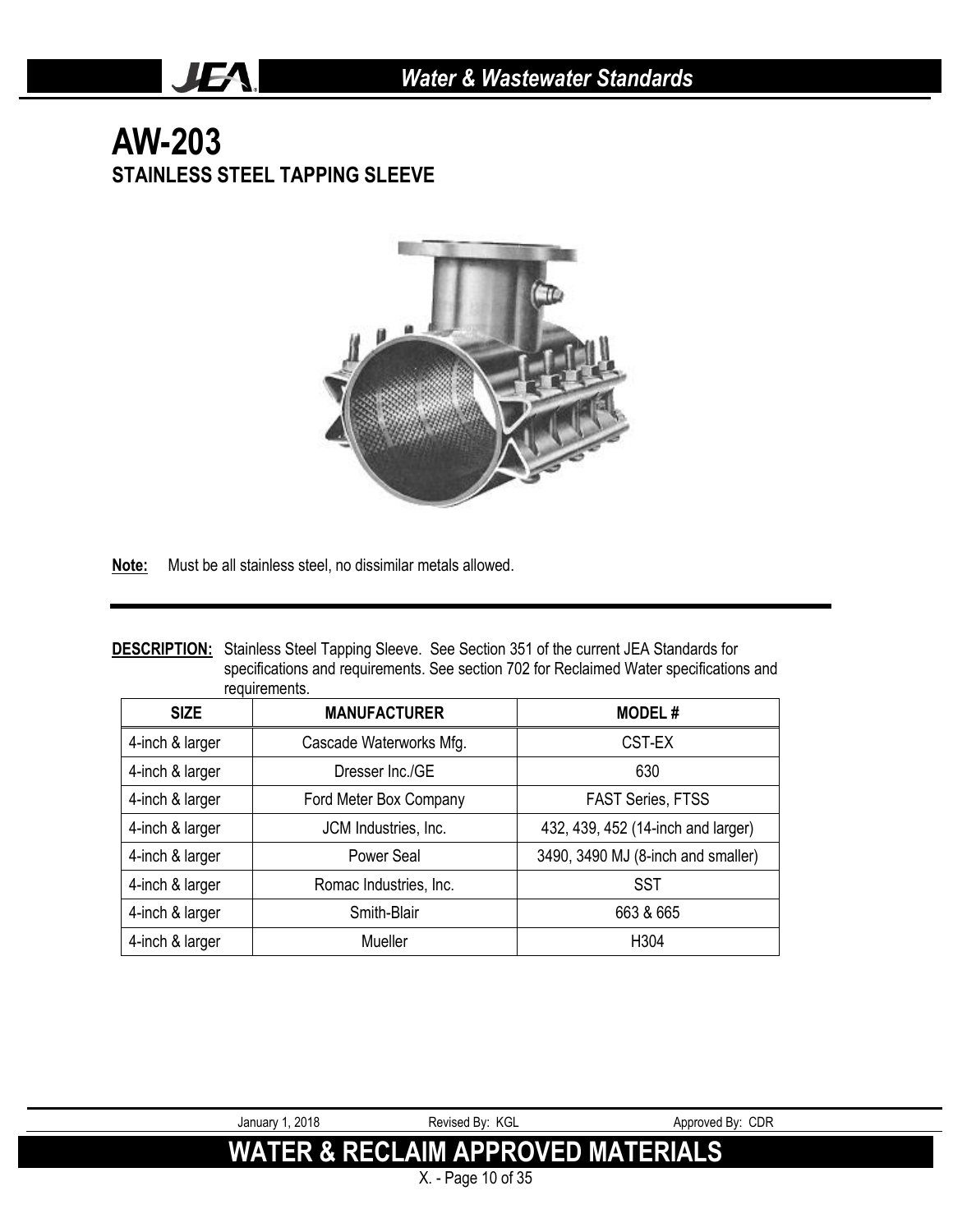# **AW-204 PVC SOLVENT WELD FITTING**

JEA.



**DESCRIPTION:** Schedule 40 & 80 Solvent Weld Fittings. See Chapter III. 1. - Section 350 of the current JEA Standards for specifications and requirements. See Chapter VI. 1. - Section 701 for Reclaimed Water specifications and requirements.

| <b>SIZE</b> | <b>MANUFACTURER</b>                                      | <b>MODEL#</b> |
|-------------|----------------------------------------------------------|---------------|
| 2-inch only | Chemtrol/NIBCO                                           | N/A           |
| 2-inch only | <i>lpex</i>                                              | N/A           |
| 2-inch only | Lasco Fittings, Inc.                                     | N/A           |
| 2-inch only | Georg Fisher Sloane Manufacturing<br>(GF Piping Systems) | N/A           |
| 2-inch only | <b>Spears Manufacturing</b>                              | N/A           |
| 2-inch only | Charlotte Pipe and Foundry Co                            | N/A           |



X. - Page 11 of 35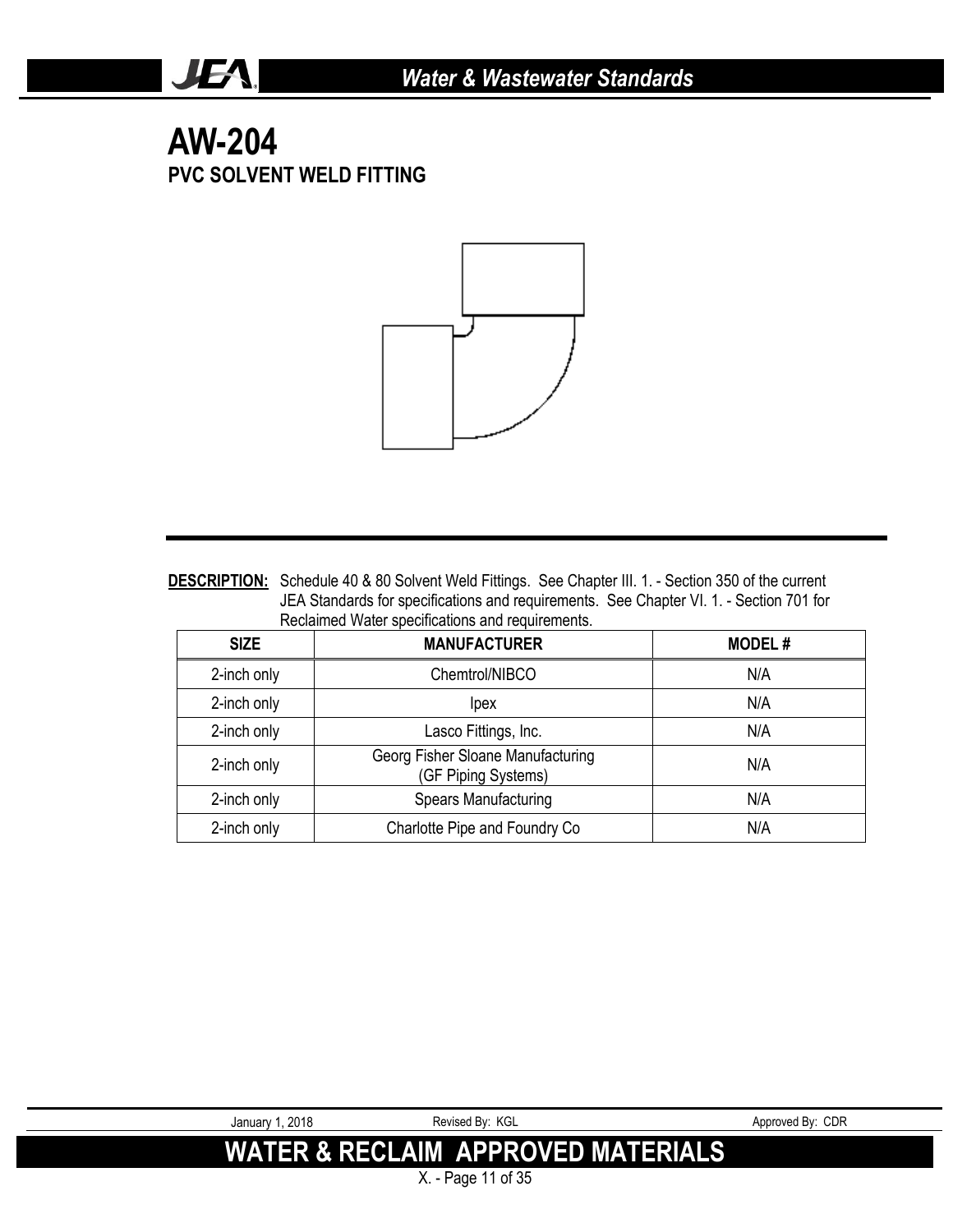# **AW-205 SDR 21 PUSH ON JOINT FITTING**

JEA.



**DESCRIPTION:** PVC 1120, SDR 21 Push On Joint Fittings. See Chapter III. 1. - Section 350 of the current JEA Standards for specifications and requirements. See Chapter VI. 1. - Section 701 for Reclaimed Water specifications and requirements.

| <b>CITE</b><br>JILE | <b>MANUFACTURER</b> | <br><b>MODEL</b> |
|---------------------|---------------------|------------------|
| 2-inch              | lpex                | N/A              |

| . 2018<br>Januarv 1 | Revised Bv: KGL                          | Approved By: CDR |
|---------------------|------------------------------------------|------------------|
|                     | WATER & RECLAIM APPROVED MATERIALS!<br>. |                  |

X. - Page 12 of 35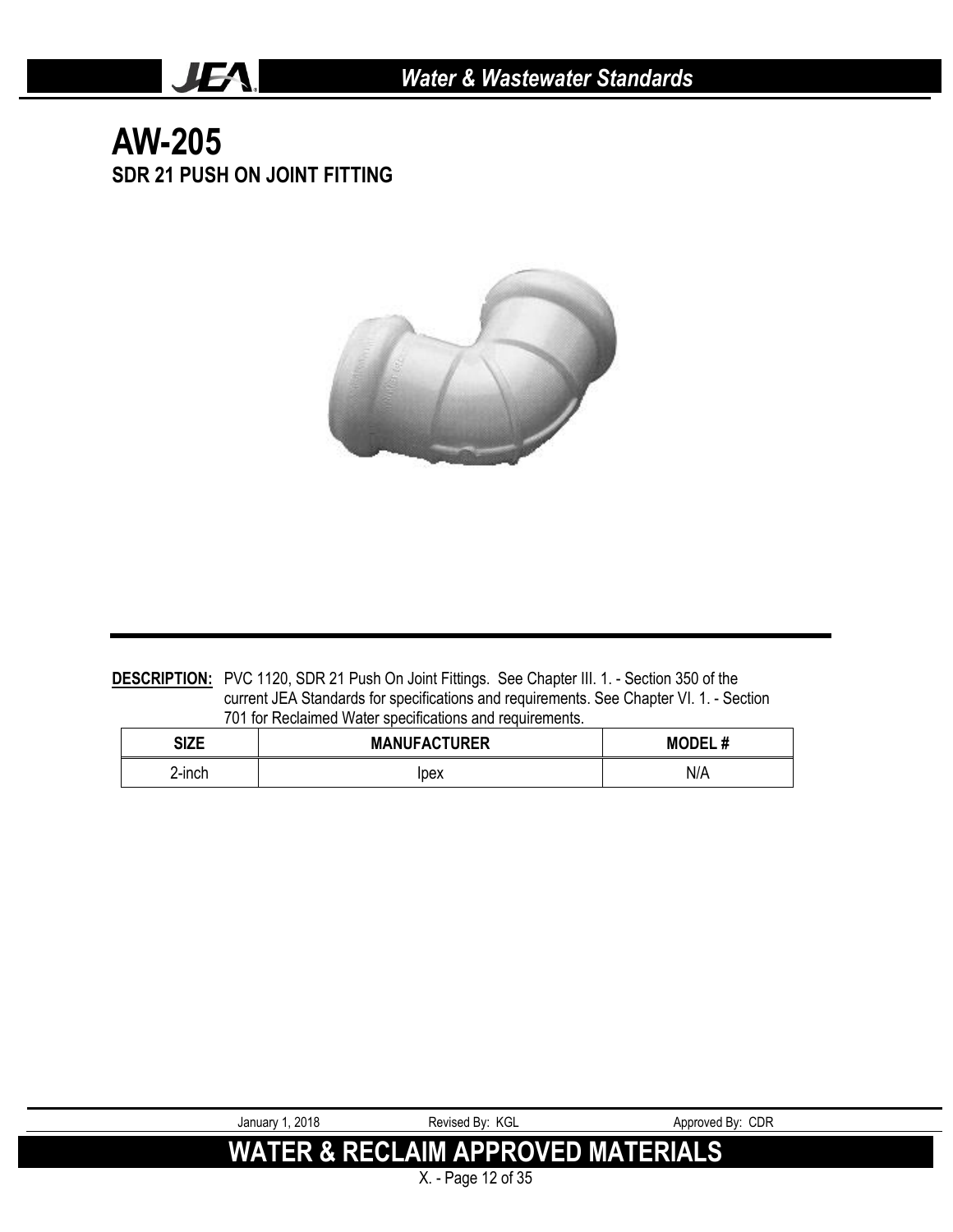## **AW-206 PVC PRESSURE FITTING**

JEA.



**DESCRIPTION:** PVC C900, DR18 Injection Molded, Push on Joint (pressure) Fittings. See Chapter III. 1. - Section 350 of the current JEA Standards for specifications and requirements. See Chapter VI. 1. - Section 701 for Reclaimed Water specifications and requirements.

| <b>SIZE</b>  | <b>MANUFACTURER</b>            | <b>MODEL#</b> |
|--------------|--------------------------------|---------------|
| 4-inch-12    | Harrington Corporation (HARCO) | N/A           |
| $4$ -inch-12 | lpex                           | N/A           |
| 4-inch-12    | Multi-Fittings                 | N/A           |

| January 1, 2018 | Revised By: KGL                               | Approved By: CDR |
|-----------------|-----------------------------------------------|------------------|
|                 | <b>WATER &amp; RECLAIM APPROVED MATERIALS</b> |                  |
|                 | $\sim$ $\sim$ $\sim$ $\sim$                   |                  |

X. - Page 13 of 35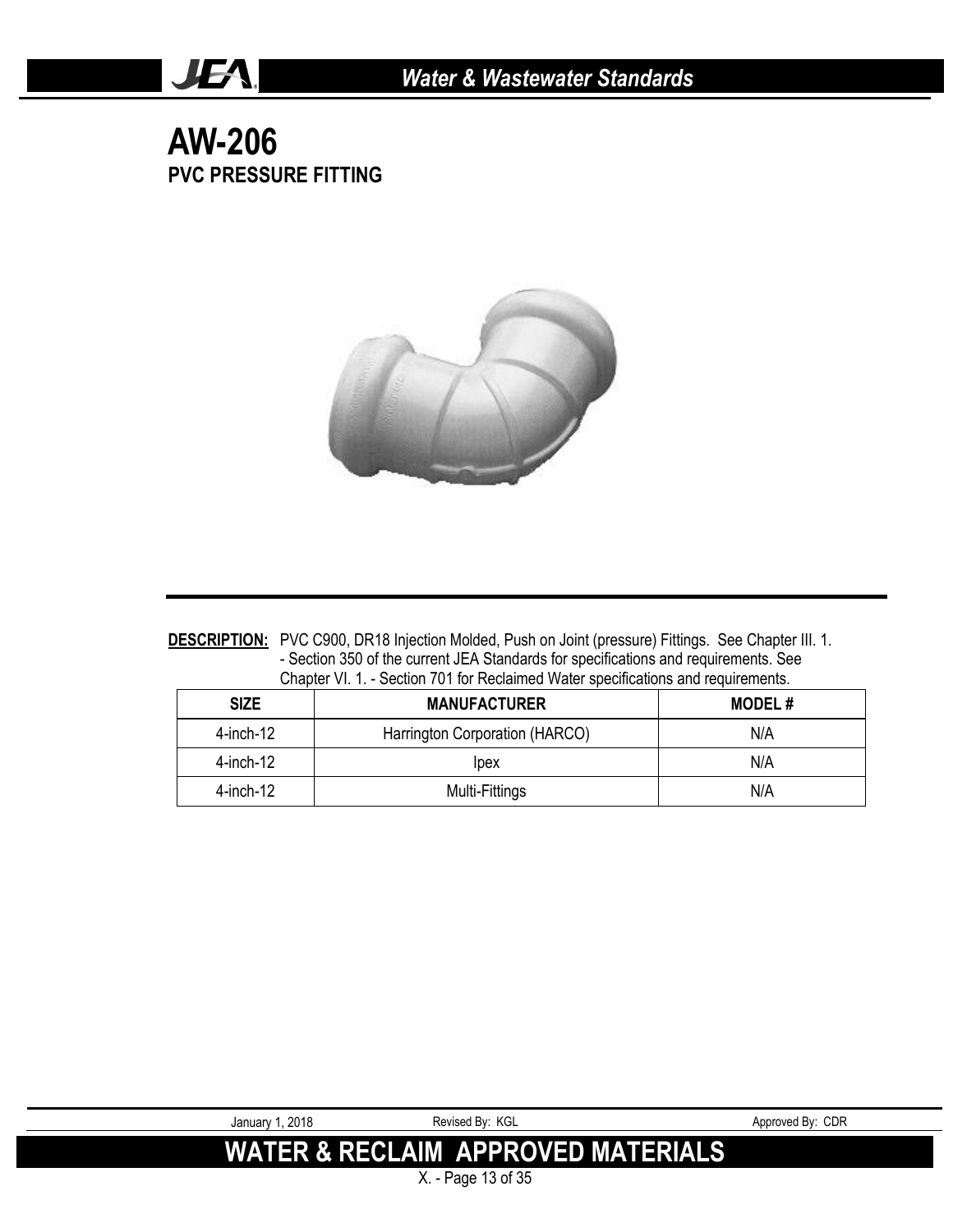# **AW-301 VALVE BOX AND COVER**

JEA.



**DESCRIPTION:** Valve Box and Cover. See Section 351 of the current JEA Standards for specifications and requirements. See Section 702 for Reclaimed Water specifications and requirements.

| <b>SIZE</b> | <b>MANUFACTURER</b>        | <b>MODEL#</b>          |
|-------------|----------------------------|------------------------|
| N/A         | <b>Tyler Pipe</b>          | 461-S, Heavy Duty      |
| N/A         | Sigma Corp. (Russell Pipe) | VB-26, Heavy Duty      |
| N/A         | U.S. Foundry               | 7500, Heavy Duty       |
| N/A         | East Jordan Iron Works     | 461S, Heavy Duty       |
| N/A         | <b>Star Pipe Products</b>  | VB 461 SHD, Heavy Duty |

| January 1, 2018 | Revised By: KGL                               | Approved By: CDR |
|-----------------|-----------------------------------------------|------------------|
|                 | <b>WATER &amp; RECLAIM APPROVED MATERIALS</b> |                  |
|                 | X. - Page 14 of 35                            |                  |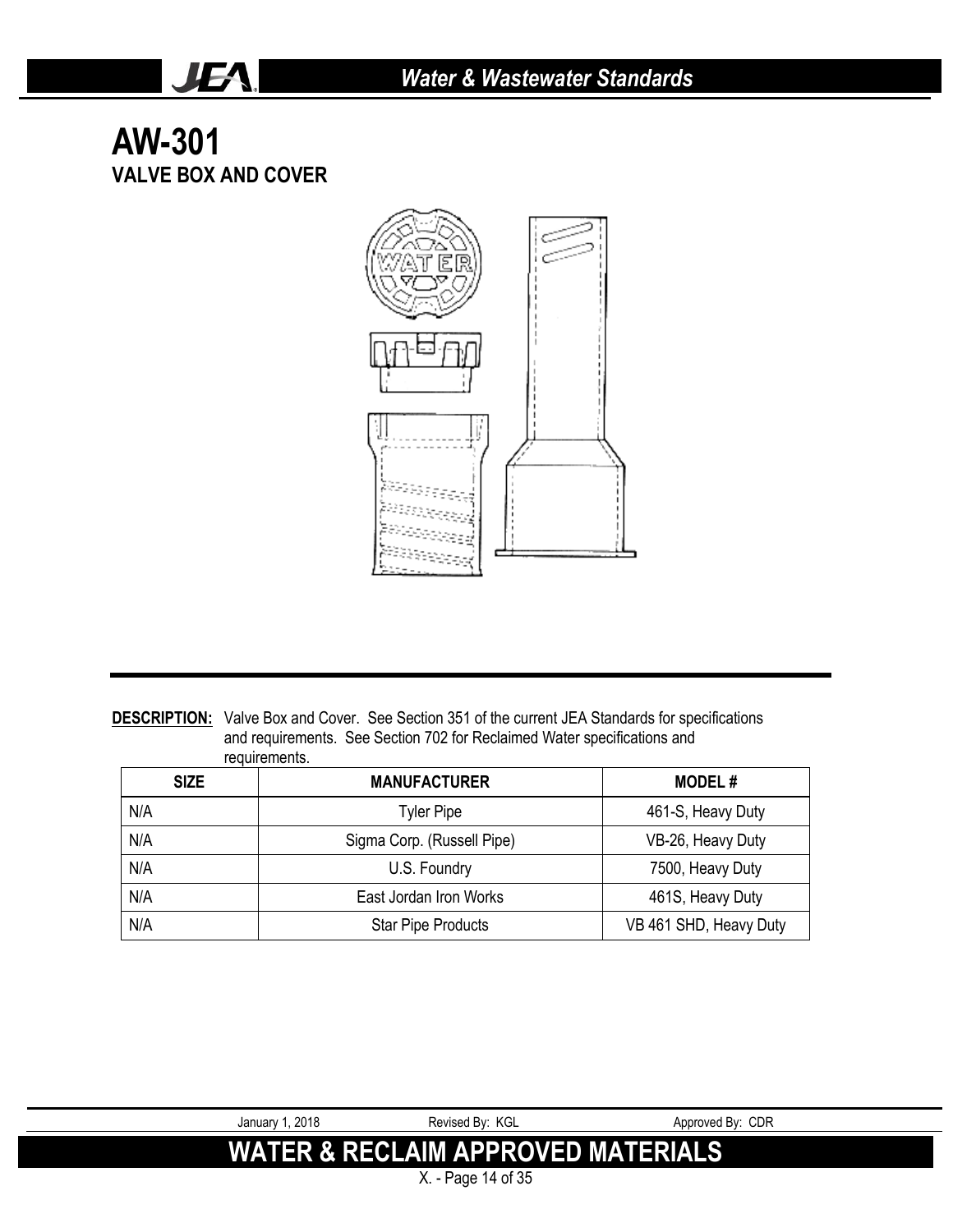

JEA!



- **Note:** All valves shall open by turning to the left. Mechanical joint shown as example only. See specifications for additional joints.
- **DESCRIPTION:** Resilient Seat Gate Valve. See Chapter III. 2. Section 351 of the current JEA Standards for specifications and requirements. See Chapter V. 2. - Section 702 for Reclaimed Water specifications and requirements.

| <b>GATE VALVE (SIZE)</b>                      | <b>MANUFACTURER</b>                                   | <b>M.JT. MODEL#</b> |  |
|-----------------------------------------------|-------------------------------------------------------|---------------------|--|
| 3-inch & larger                               | American Flow Control (American<br>Cast Iron Company) | 2500 Series         |  |
| 3-inch & larger                               | AVK (S/S Stem Only)                                   | Series 45           |  |
| 3-inch & larger                               | Clow Valve                                            | F-6100              |  |
| 3-inch & larger                               | Kennedy Valve Company                                 | 8571                |  |
| 3-inch & larger                               | Mueller                                               | A2360, A2361        |  |
| 3-inch & larger                               | M & H Valve Company                                   | 4067                |  |
| 3-inch & larger                               | U.S. Pipe                                             | 250                 |  |
| 3-inch to 12-inch                             | <b>United Water Products</b>                          | 2010                |  |
| 3-inch & larger                               | Mueller Co                                            | A-2361 Series       |  |
| 3-inch & larger                               | American - RD (Product line of<br>Kennedy Valve)      | D <sub>100</sub>    |  |
| <b>Pressure Control Valves</b>                |                                                       |                     |  |
| (Requires specification from design engineer) |                                                       |                     |  |
| 4-inch & larger                               | Bermad                                                | 730                 |  |
| 4-inch & larger                               | <b>Singer Valve</b>                                   | <b>106RPS</b>       |  |
| 4-inch & larger                               | Flomatic                                              | COOO/CAOO           |  |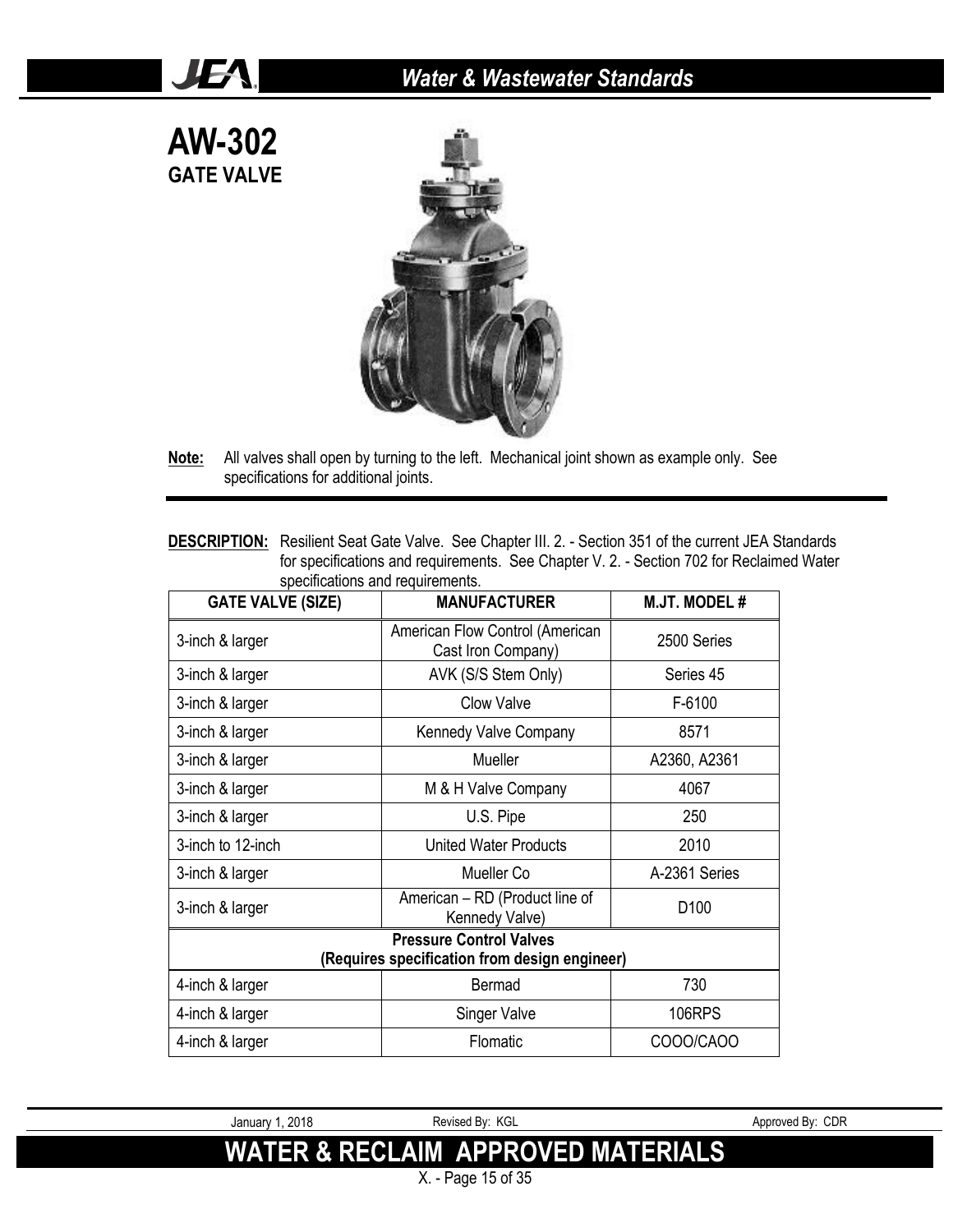

**AW-303 NOT USED**

> January 1, 2018 **Revised By: KGL** Approved By: CDR **WATER & RECLAIM APPROVED MATERIALS** X. - Page 16 of 35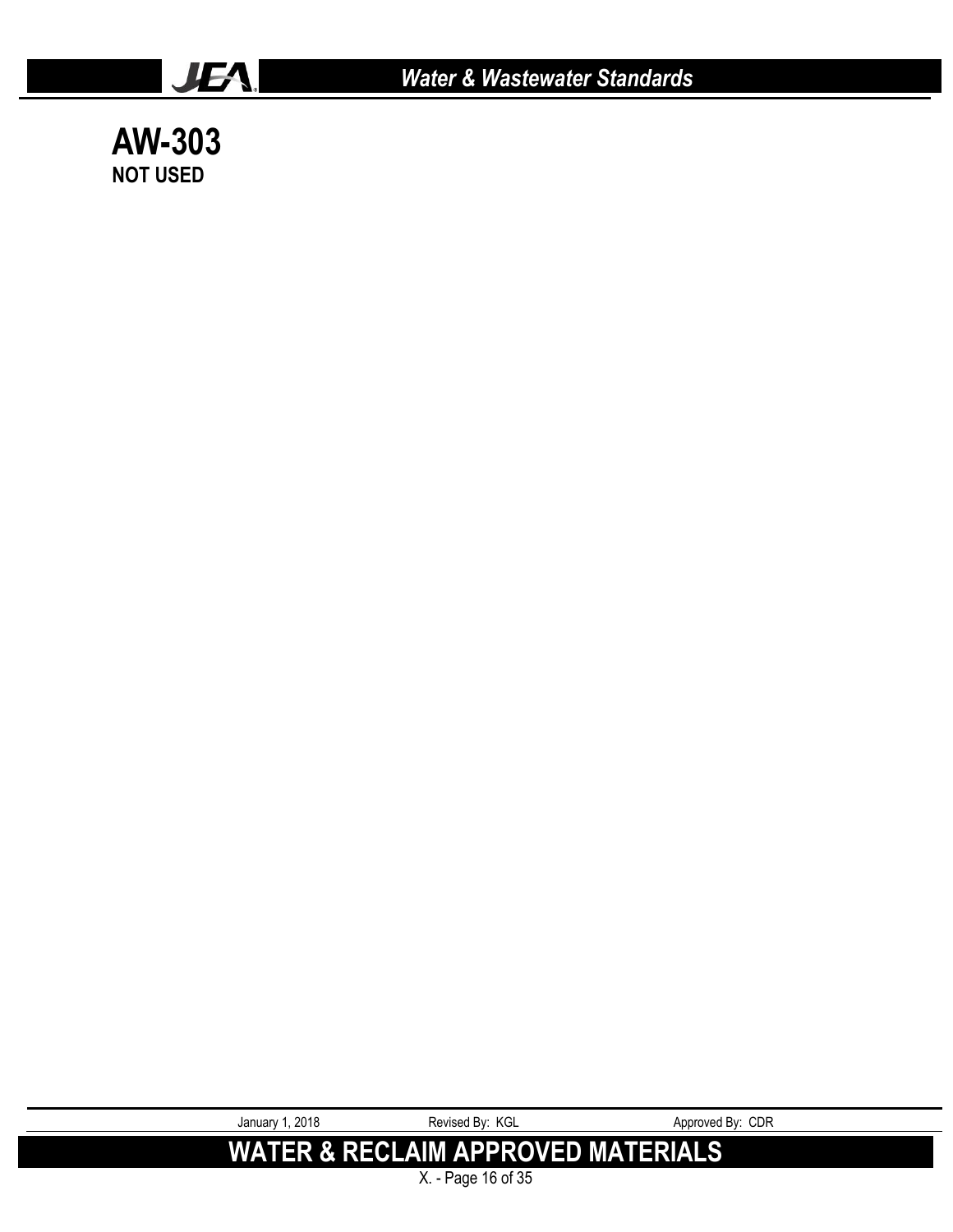### **AW-304 TAPPING VALVE**

JEA.



| <b>DESCRIPTION:</b> | Tapping Valve. See Chapter III. 2. - Section 351 of the current JEA Standards for    |
|---------------------|--------------------------------------------------------------------------------------|
|                     | specifications and requirements. See Chapter V. 2. - Section 702 for Reclaimed Water |
|                     | specifications and requirements.                                                     |

| <b>SIZE</b>     | <b>MANUFACTURER</b>                                          | <b>MODEL#</b>  |
|-----------------|--------------------------------------------------------------|----------------|
| 3-inch & larger | <b>American Flow Control</b><br>(American cast iron company) | N/A            |
| 3-inch & larger | AVK (S/S Stem Only)                                          | 25/30081       |
| 3-inch & larger | <b>Clow Valve</b>                                            | F-6114, 2638   |
| 3-inch & larger | Kennedy Valve Company                                        | $950-X$        |
| 3-inch & larger | M & H Valve                                                  | 4751           |
| 3-inch & larger | Mueller                                                      | T-2360, T-2361 |
| 3-inch & larger | U.S. Pipe                                                    | 5860           |
| 3-inch & larger | Mueller-Aqua Grip                                            | A-2361-76      |
| 3-inch & larger | American – RD (Product line of Kennedy valve)                | N/A            |

**DESCRIPTION:** Insert-A-Valve: See Chapter IV. 4. - Section 430 of the current JEA Standards for specifications and requirements.

| <b>SIZE</b>        | <b>MANUFACTURER</b>        | <b>MODEL#</b>           |
|--------------------|----------------------------|-------------------------|
| 4-inch thru 8-inch | <b>ROMAC</b>               | 310 Sleeve w/ 361 valve |
| 10" thru 12"       | <b>ROMAC</b>               | 311 Sleeve w/ 358 valve |
| 14-inch & larger   | Submittal and JEA Approval | <b>Special Case</b>     |
| January 1, 2018    | Revised By: KGL            | Approved By: CDR        |

**WATER & RECLAIM APPROVED MATERIALS**

X. - Page 17 of 35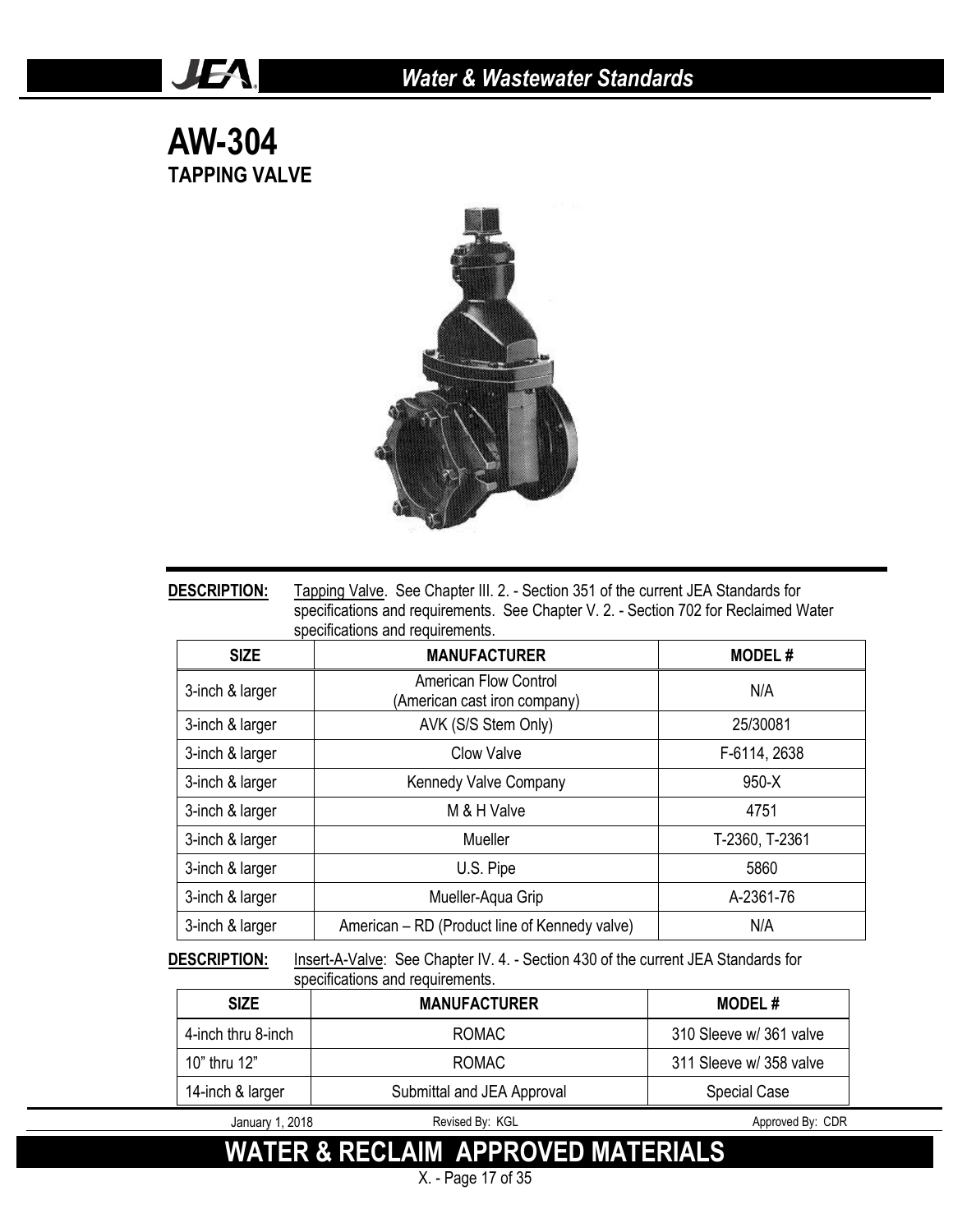# **AW-305 CORPORATION STOP**

JEA.



**Note:** Only full port valves are allowed.

**DESCRIPTION:** Corporation Stop Chapter III. 2. - Section 351 of the current JEA Standards for specifications and requirements. See Chapter V. 2. - Section 702 for Reclaimed Water specifications and requirements.

| <b>SIZE</b><br><b>BRASS</b> | <b>MANUFACTURER</b>    | <b>MODEL#</b>   |
|-----------------------------|------------------------|-----------------|
| 2-inch & smaller            | Ford Meter Box Company | 1000 Series     |
| 2-inch & smaller            | A.Y. McDonald Mfg.     | 4700 Series     |
| 2-inch & smaller            | Mueller                | H Series        |
| 2-inch & smaller            | Mueller                | <b>B</b> Series |
| 2-inch & smaller            | James Jones Company    | N/A             |
| 2-inch & smaller            | Cambridge Brass        | N/A             |

| January 1, 2018 | Revised By: KGL                               | Approved By: CDR |
|-----------------|-----------------------------------------------|------------------|
|                 |                                               |                  |
|                 | <b>WATER &amp; RECLAIM APPROVED MATERIALS</b> |                  |
|                 |                                               |                  |
|                 | X. - Page 18 of 35                            |                  |
|                 |                                               |                  |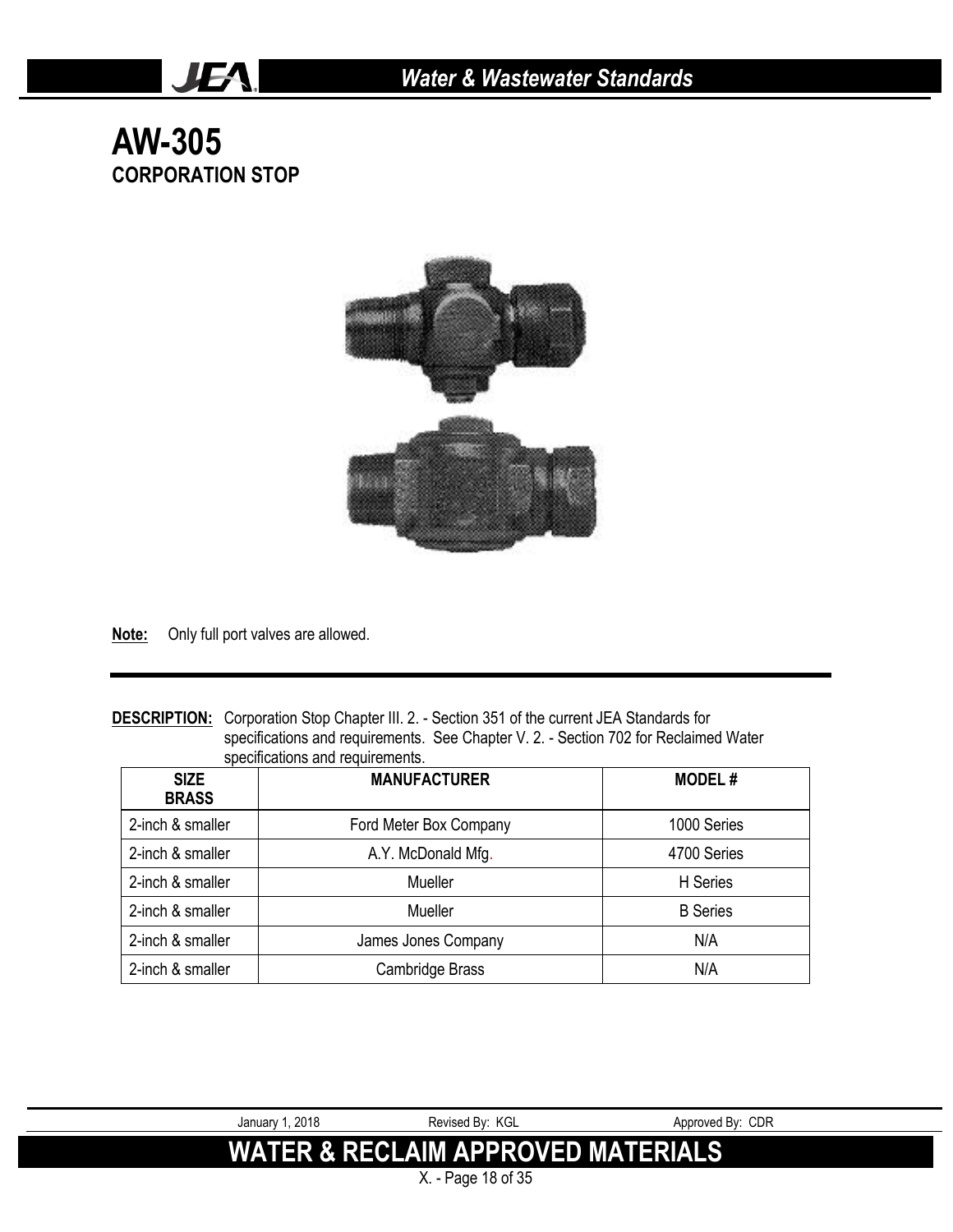



JEA.

January 1, 2018 **Revised By: KGL** Approved By: CDR **WATER & RECLAIM APPROVED MATERIALS**

X. - Page 19 of 35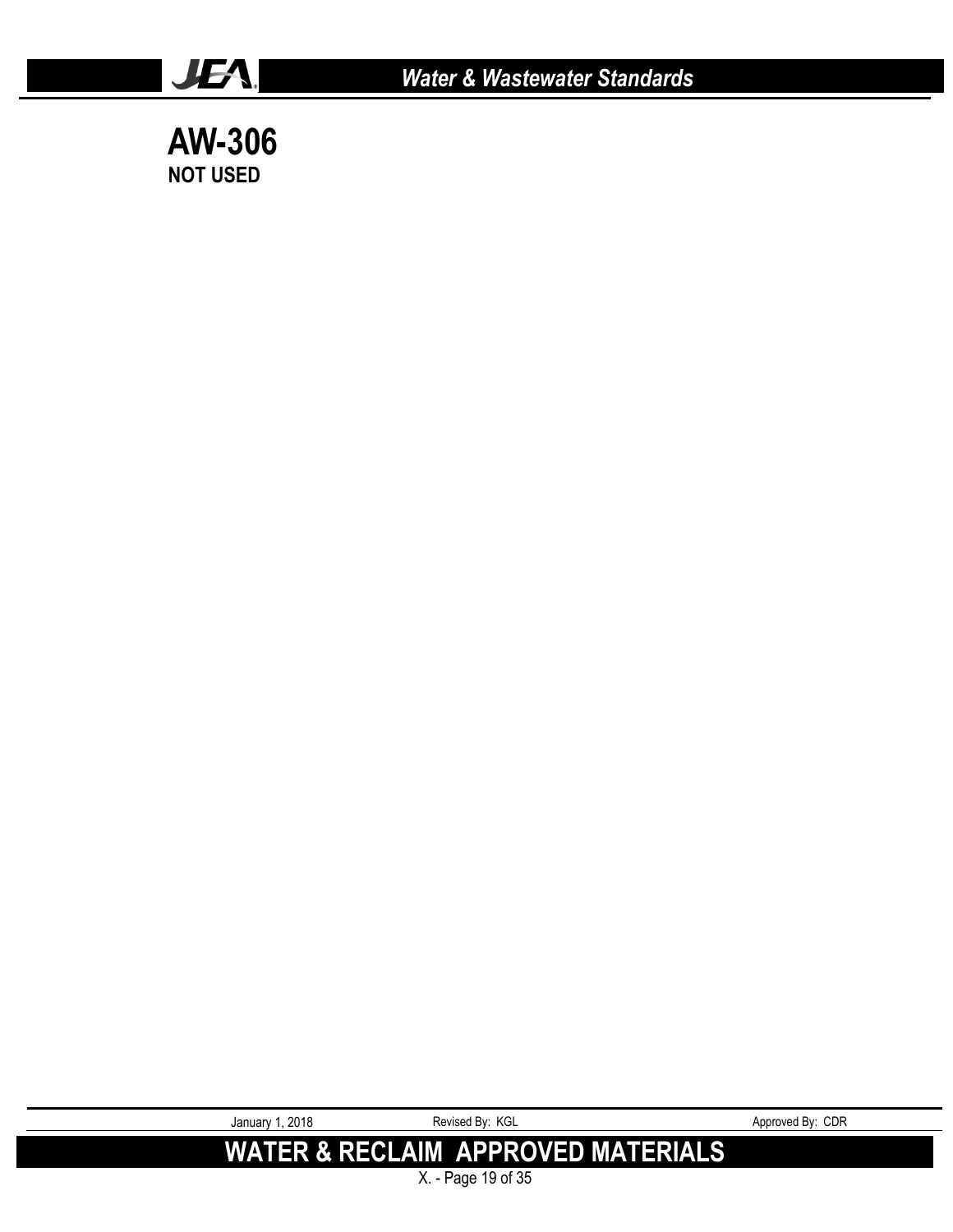**AW-307 CURB STOP**

JEA.



**Note:** Only full port valves are allowed.

| <b>DESCRIPTION:</b> Curb Stop, Ball Valve. See Chapter III. 2. - Section 351 of the current JEA Standards for |
|---------------------------------------------------------------------------------------------------------------|
| specifications and requirements. See Chapter V. 2. - Section 702 for Reclaimed Water                          |
| specifications and requirements.                                                                              |

| <b>SIZE</b><br><b>BRASS</b> | <b>MANUFACTURER</b>        | <b>MODEL#</b>                    |
|-----------------------------|----------------------------|----------------------------------|
| 2-inch & smaller            | Ford Meter Box Company     | B11 Series (w/lockwing, FIPxFIP) |
| 2-inch & smaller            | Ford Meter Box Company     | B41 Series (w/lockwing)          |
| 2-inch & smaller            | McDonald A.Y. McDonald Mfg | 6100 Series (w/lockwing)         |
| 2-inch & smaller            | Mueller                    | B20200 (w/lockwing, FIPxFIP)     |
| 2-inch & smaller            | Mueller                    | B25170 (w/lockwing)              |
| 2-inch & smaller            | James Jones                | N/A                              |
| 2-inch & smaller            | Cambridge Brass            | N/A                              |



X. - Page 20 of 35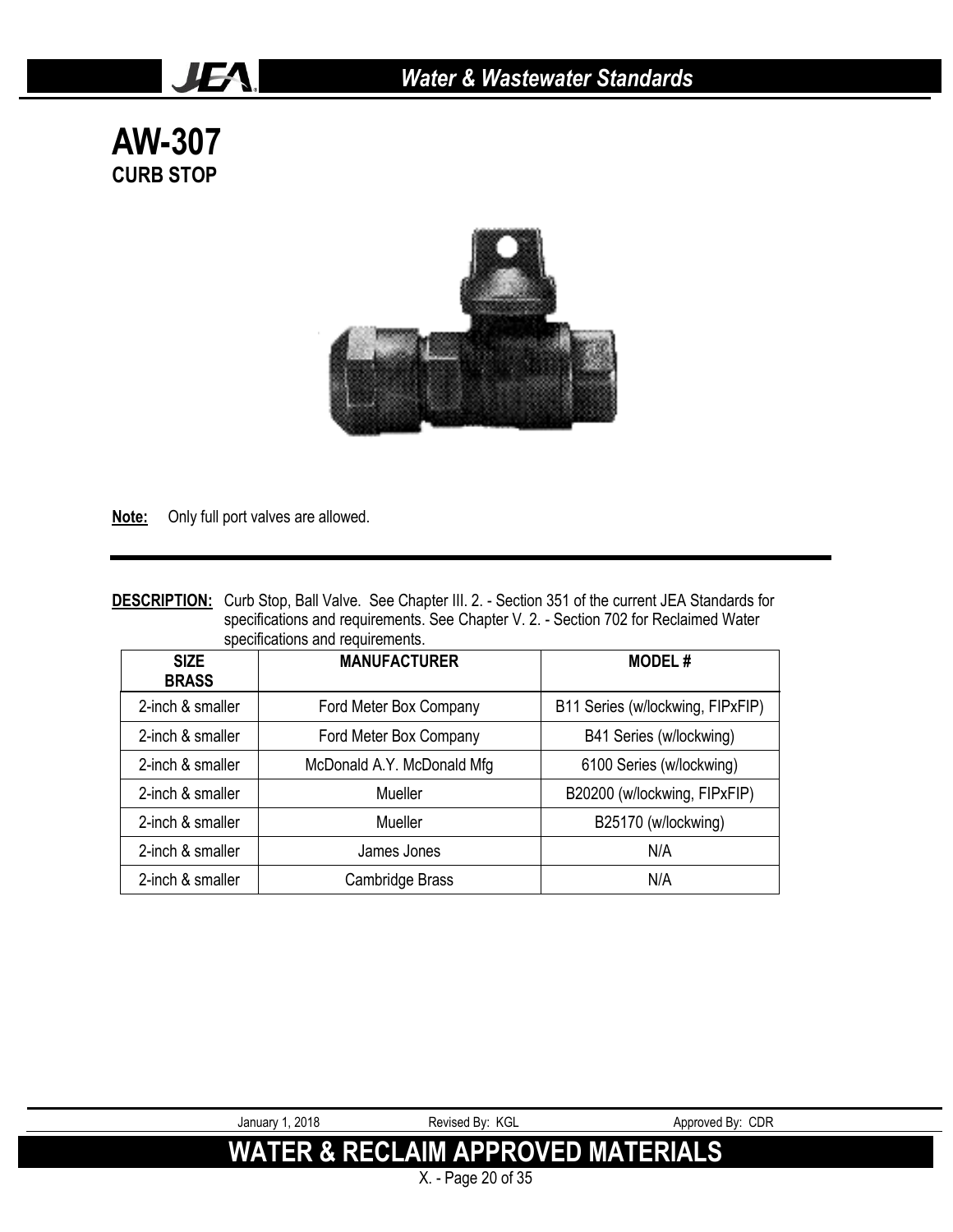**AW-308 FIRE HYDRANT**

JEA!



**Note:** All fire hydrants for JEA dedication shall be painted Yellow.

#### **DESCRIPTION:** 5¼" Fire Hydrant. See Chapter III. 2. - Section 351 of the current JEA Standards for specifications and requirements.

| <b>MANUFACTURER</b>                                          | <b>MODEL#</b> |
|--------------------------------------------------------------|---------------|
| <b>American Flow Control</b><br>(American Cast Iron Company) | <b>B-84-B</b> |
| M & H Valve Company                                          | 129           |
| Mueller Co                                                   | $A-423$       |
| <b>US Pipe/Muller</b>                                        | Met M94       |
| AVK.                                                         | 2780          |

Note: It is intended that this JEA approved material will be considered acceptable for the next 10 year period (till year 2020), unless new technology exists or if it is in the best interest of JEA to revise the approved material list.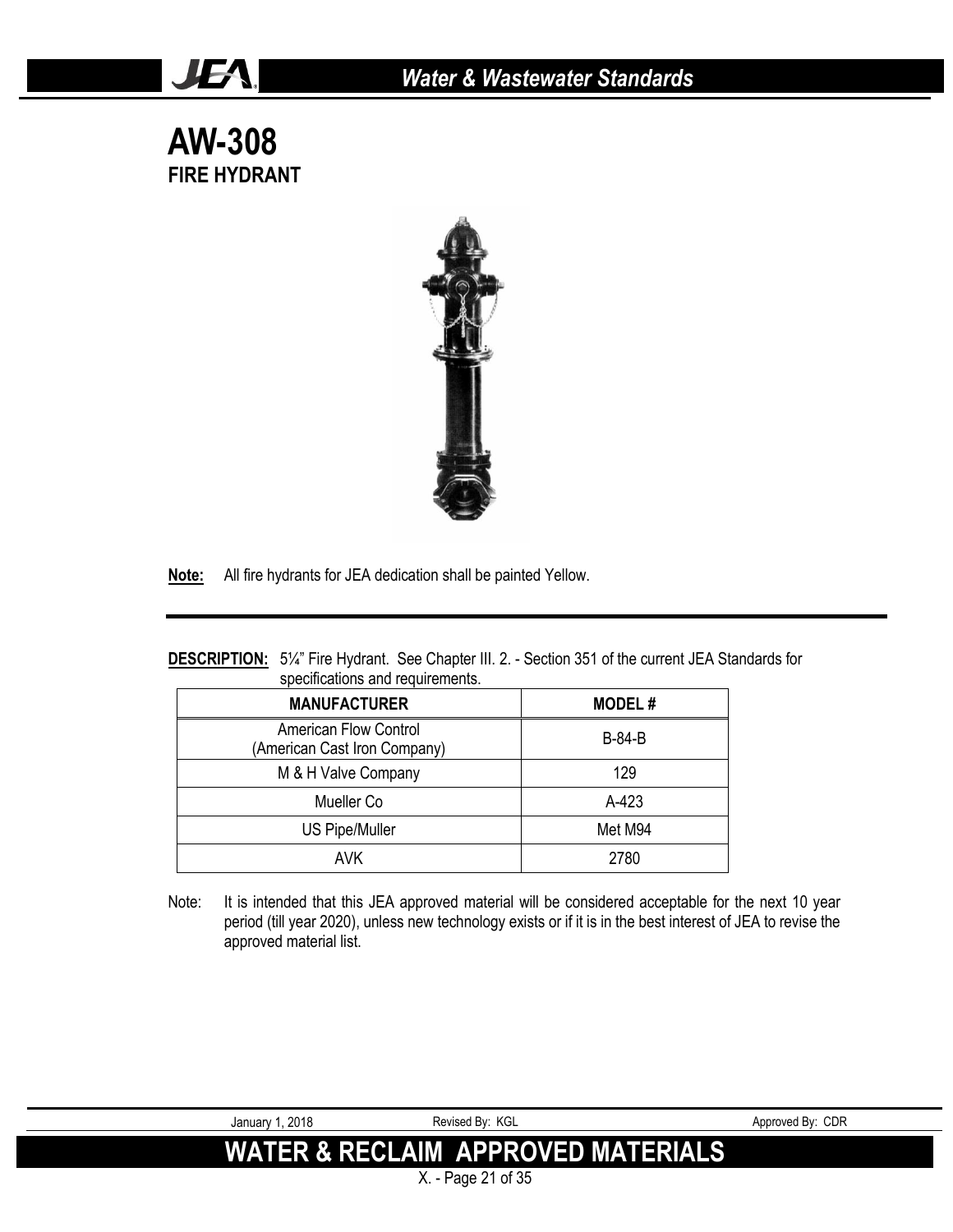**AW-401 CAST COUPLING**

JEA.



Note: O.D. Ranges may vary. Refer to manufacturer's specifications.

| <b>DESCRIPTION:</b><br>Cast Coupling. See Chapter III. 1. - Section 350 of the current JEA Standards for<br>specifications and requirements. See Chapter VI. 1. Section 701 for Reclaimed Water<br>specifications and requirements. |                         |                   |
|-------------------------------------------------------------------------------------------------------------------------------------------------------------------------------------------------------------------------------------|-------------------------|-------------------|
| <b>Size</b>                                                                                                                                                                                                                         | <b>Manufacturer</b>     | Model#            |
| 4-inch & larger                                                                                                                                                                                                                     | Cascade Waterworks Mfg. | CDC, CRC, CRFA    |
| 4-inch & larger                                                                                                                                                                                                                     | Dresser Inc./GE         | 153, 262          |
| 4-inch & larger                                                                                                                                                                                                                     | Ford Meter Box          | FC2A, FC2W        |
| 4-inch & larger                                                                                                                                                                                                                     | <b>JCM</b> Industries   | 210               |
| 4-inch & larger                                                                                                                                                                                                                     | PowerSeal               | 3501, 3501B, 3521 |
| 4-inch & larger                                                                                                                                                                                                                     | Romac                   | 501               |
| 4-inch & larger                                                                                                                                                                                                                     | Smith-Blair             | 441               |
| 4-inch & larger                                                                                                                                                                                                                     | TPS, Hymax              | 2000              |
| 2-inch & larger                                                                                                                                                                                                                     | Mueller                 | <b>MAXIFIT</b>    |
| 4-inch & larger                                                                                                                                                                                                                     | Mueller Aqua Grip       |                   |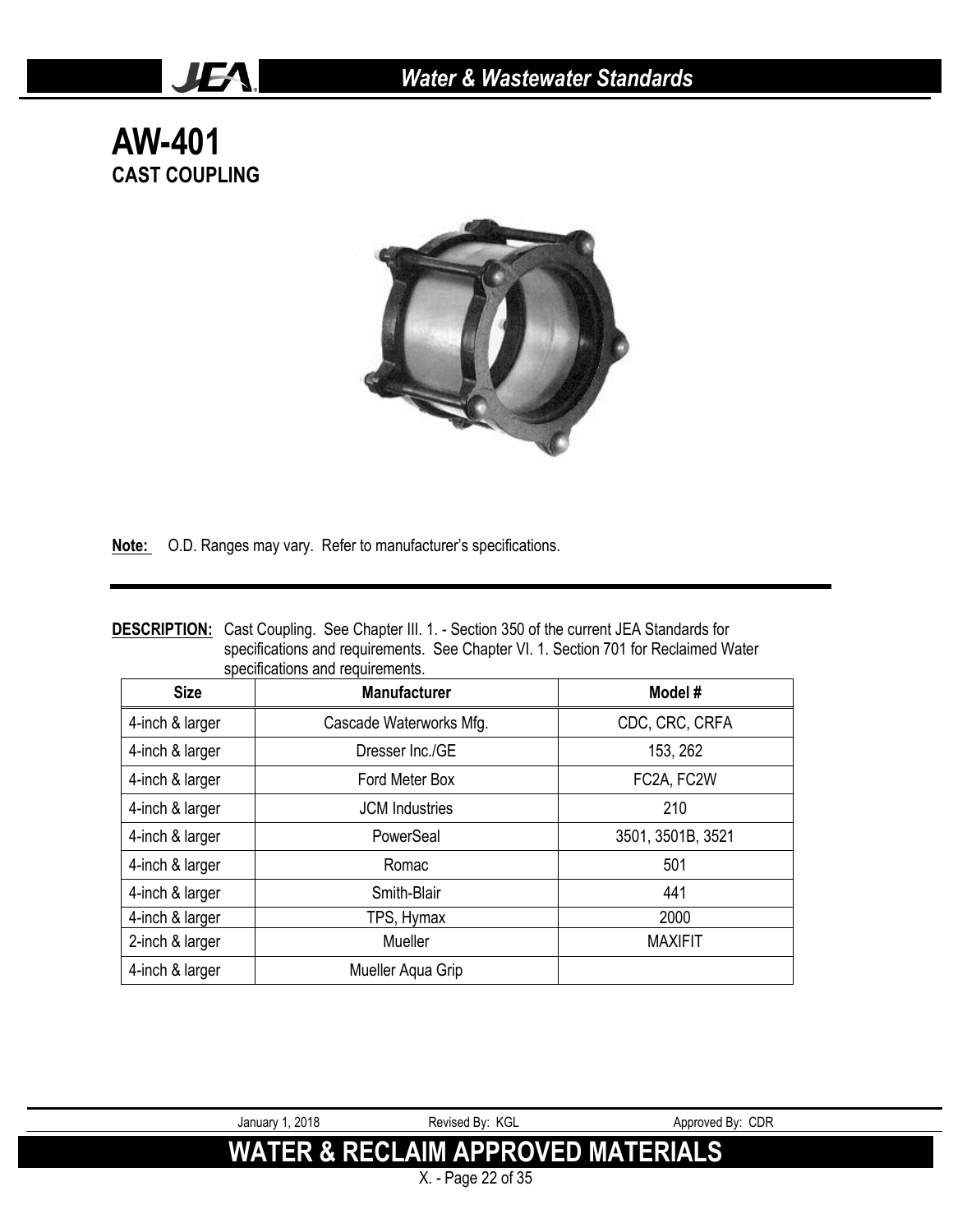# **AW-402 BOLTLESS COUPLING**

JEA!



DESCRIPTION: Boltless Coupling (Long or Short type). See Chapter III. 1. - Section 350 of the current JEA Standards for specifications and requirements. See Chapter VI. 1. - Section 701 for Reclaimed Water specifications and requirements.

| <b>Size</b>      | <b>Manufacturer</b> | Model #     |
|------------------|---------------------|-------------|
| 2-inch & smaller | Dresser Inc./GE     | Style 65    |
| 2-inch & smaller | Smith-Blair         | 525         |
| 2-inch & smaller | TPS                 | Series 6000 |

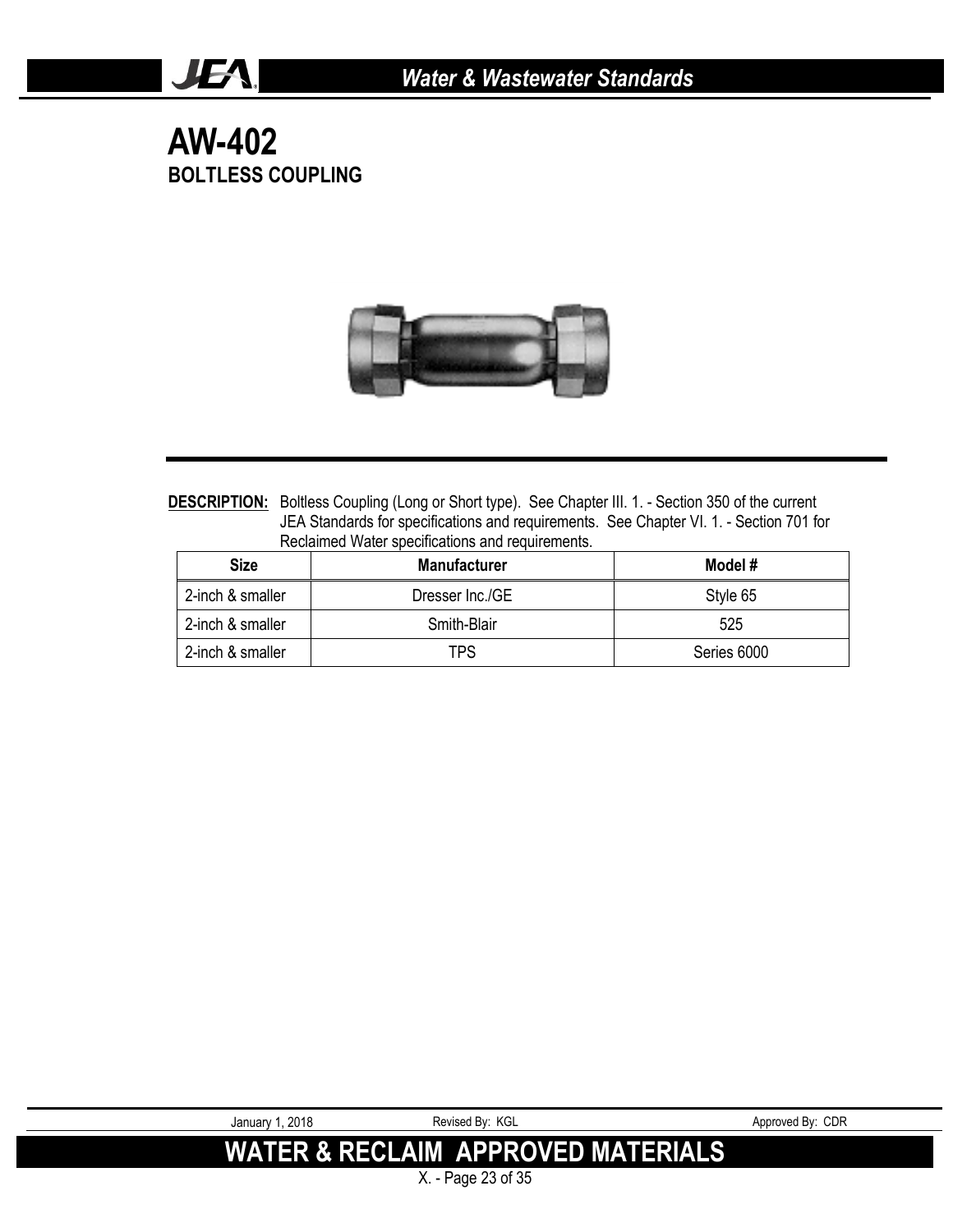## **AW-403 FULL CIRCLE REPAIR CLAMP**

JEA.



| <b>DESCRIPTION:</b> Full Circle Repair Clamp (stainless steel). See Chapter III. 1. - Section 350 of the current |
|------------------------------------------------------------------------------------------------------------------|
| JEA Standards for specifications and requirements. See Chapter VI. 1. - Section 701 for                          |
| Reclaimed Water specifications and requirements.                                                                 |

| <b>Size</b>      | <b>Manufacturer</b>        | Model#             |
|------------------|----------------------------|--------------------|
| <b>All Sizes</b> | Cascade Waterworks Mfg.    | CDR1, CDR2, CDR3   |
| All Sizes        | Dresser Inc./GE            | 360                |
| All Sizes        | The Ford Meter Box Co, Inc | "F", "FS" Series   |
| All Sizes        | <b>JCM</b> Industries      | 101, 131           |
| All Sizes        | <b>JCM</b> Industries      | 102, 132           |
| All Sizes        | Powerseal                  | 3121, 3122         |
| All Sizes        | Romac                      | "SS", "CL" Series  |
| All Sizes        | <b>Smith Blair</b>         | Series 226, 256    |
| <b>All Sizes</b> | <b>Smith Blair</b>         | Series 228, 263    |
| <b>All Sizes</b> | TPS, EZ-MAX                | Model 4000         |
| <b>All Sizes</b> | Mueller                    | 500, 510, 540, 550 |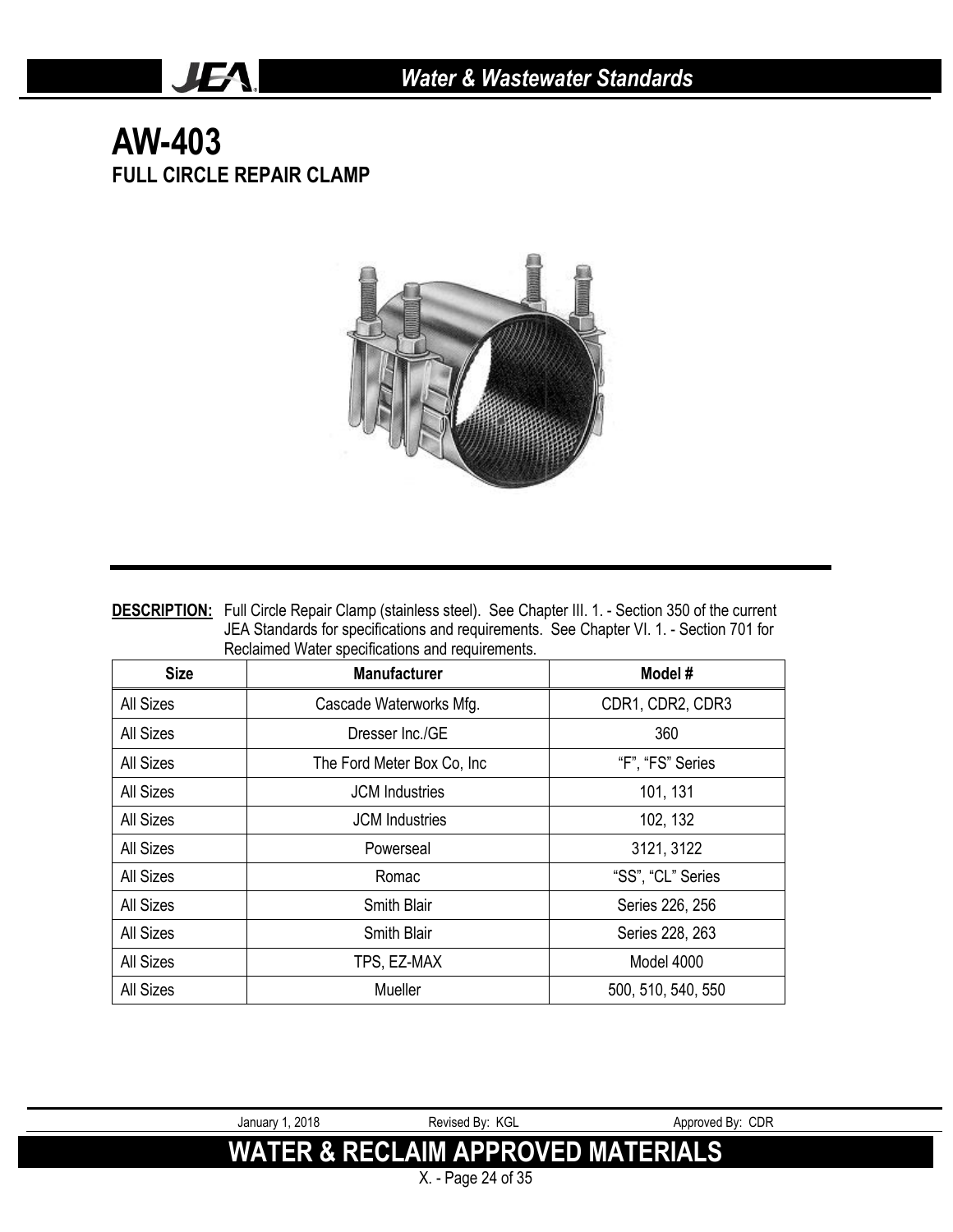**AW-404 ACCESSORY PACK**

JEA.



**DESCRIPTION:** Accessory Pack, See Chapter III. 1. - Section 350 of the current JEA Standards for specifications and requirements. See Chapter VI. 1. - Section 701 for Reclaimed Water specifications and requirements.

| <b>Size</b>     | <b>Manufacturer</b>             | Model # |
|-----------------|---------------------------------|---------|
| 3-inch & larger | American Cast Iron Pipe Company | N/A     |
| 3-inch & larger | Clow Valve                      | N/A     |
| 3-inch & larger | <b>Tyler Union</b>              | N/A     |
| 3-inch & larger | Sigma                           | N/A     |
| 3-inch & larger | U.S. Pipe                       | N/A     |
| 3-inch & larger | <b>Star Pipe Products</b>       | N/A     |

X. - Page 25 of 35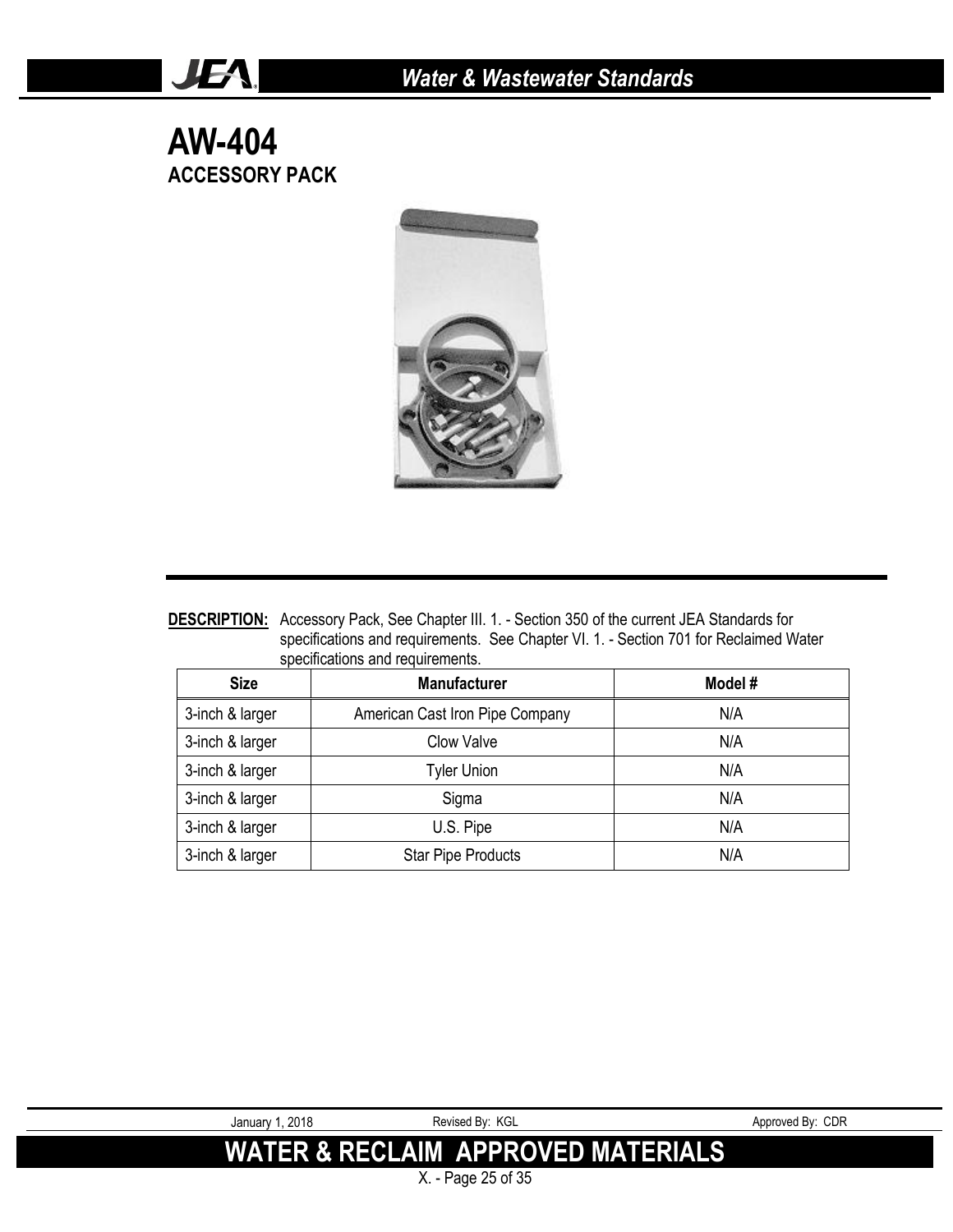

**AW-405 NOT USED**

> January 1, 2018 **Revised By: KGL** Approved By: CDR **WATER & RECLAIM APPROVED MATERIALS**

X. - Page 26 of 35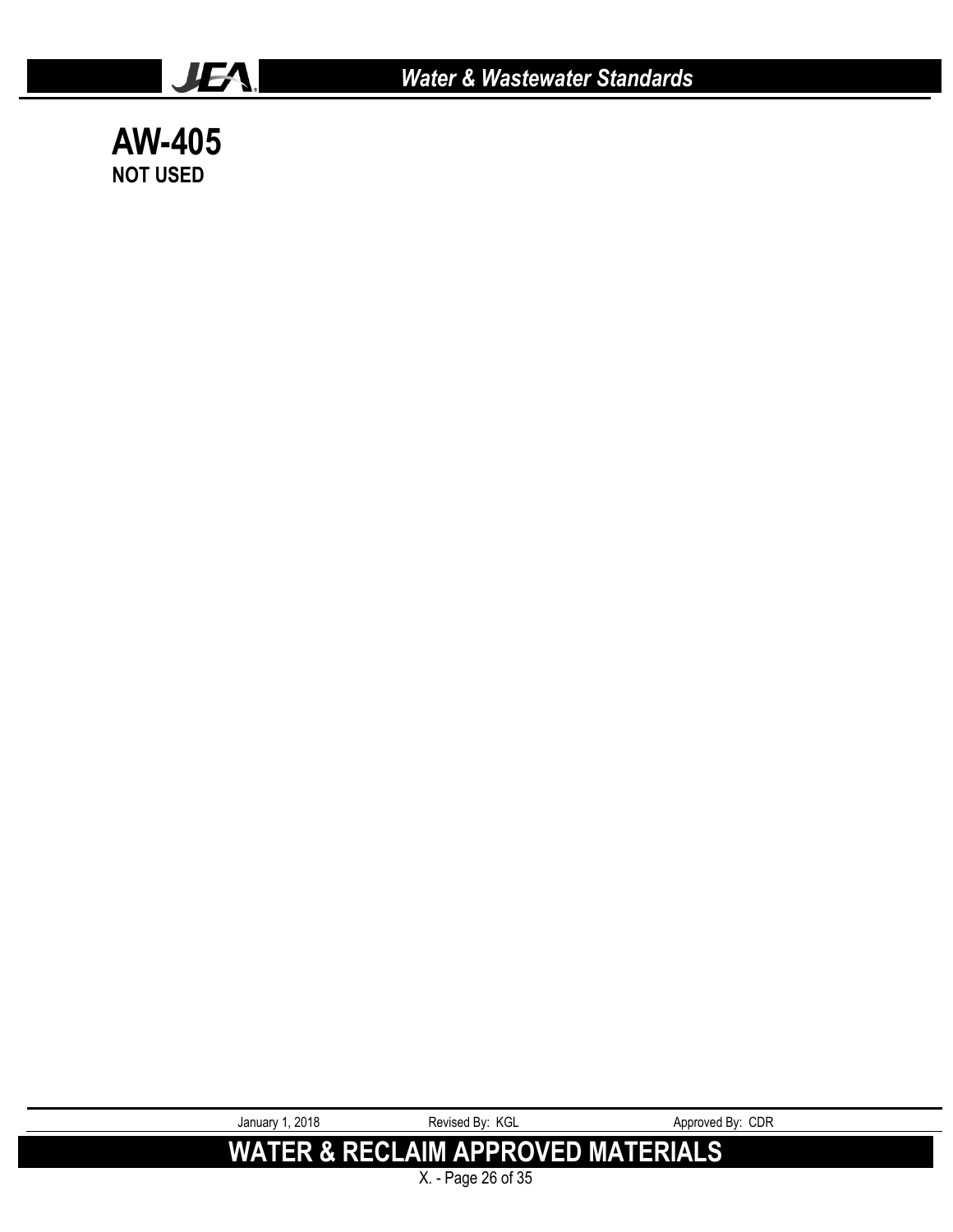# **AW-406 RESTRAINTS FOR PVC & D.I. PIPE**

JEA.



| <b>DESCRIPTION:</b> Restraints for PVC or D.I. Pipe. See Chapter III. 1. - Section 350 of the current JEA |
|-----------------------------------------------------------------------------------------------------------|
| Standards for specifications and requirements. See Chapter VI. 1. - Section 701 for                       |
| Reclaimed Water specifications and requirements.                                                          |

| <b>Size</b> | <b>Manufacturer</b>                    | Model #                            |
|-------------|----------------------------------------|------------------------------------|
| All Sizes   | <b>EBAA</b> Iron                       | 1100 (Ductile Pipe Only)           |
| All Sizes   | EBAA Iron                              | 2000 PV, 2000 SV (PVC Pipe Only)   |
| All Sizes   | The Ford Meter Box Co, Inc (Uniflange) | 1400 (Ductile Pipe Only)           |
| All Sizes   | The Ford Meter Box Co, Inc (Uniflange) | 1500 (PVC Pipe Only)               |
| All Sizes   | Sigma (Russell Pipe)                   | One-Lok SLCE (PVC Pipe Only)       |
| All Sizes   | Sigma (Russell Pipe)                   | One-Lok SLDE (Ductile Pipe Only)   |
| All Sizes   | <b>Star Pipe Products</b>              | Stargrip 3000 (Ductile Pipe Only)  |
| All Sizes   | <b>Star Pipe Products</b>              | AllGrip (Ductile/PVC Pipe)         |
| All Sizes   | <b>Star Pipe Products</b>              | Stargrip 4000 (PVC Pipe)           |
| All Sizes   | <b>Tyler Union</b>                     | TUFGrip (Ductile-TLD/PVC-TLP Pipe) |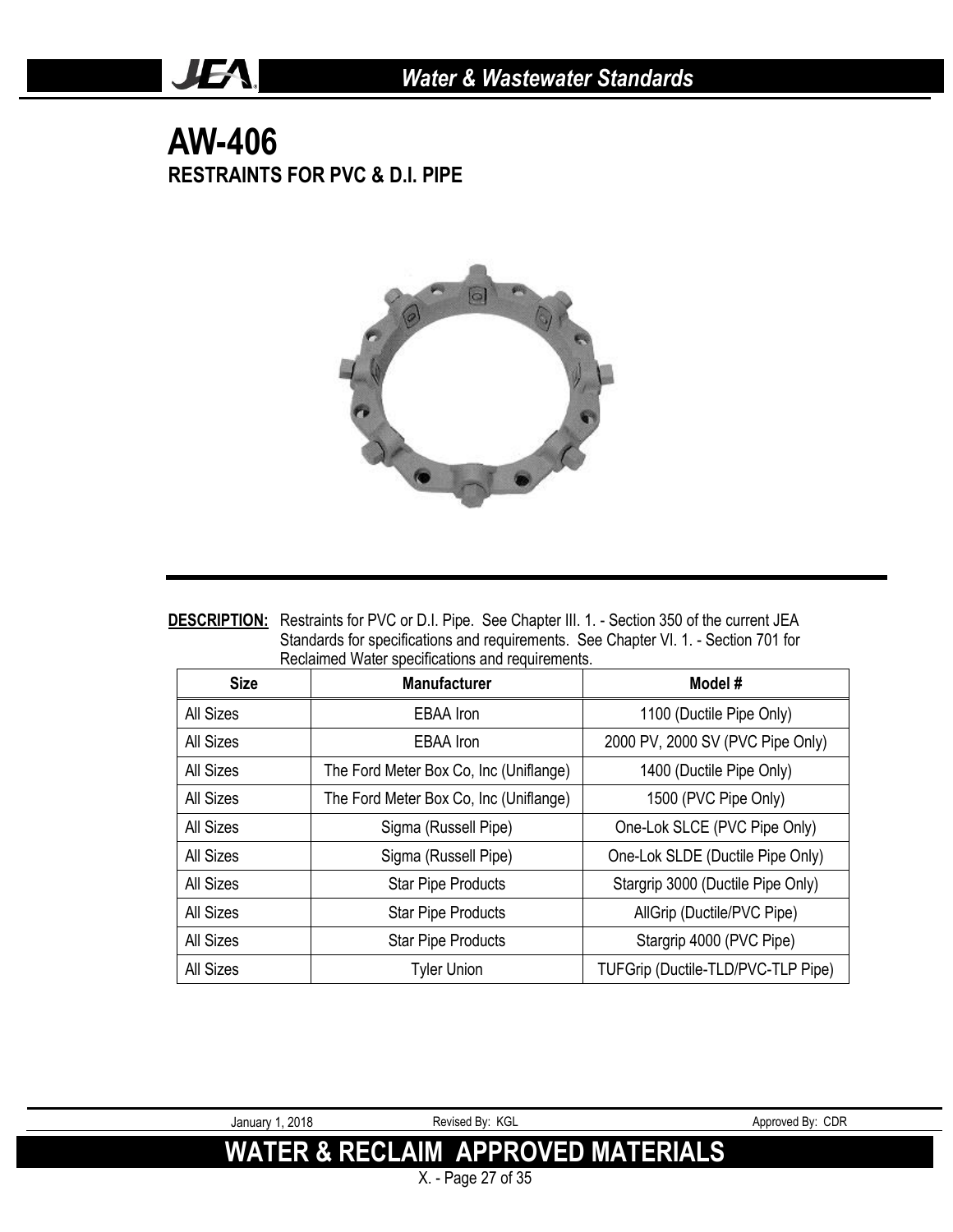# **AW-407 PVC & D.I. BELL RESTRAINING DEVICE**

JEA.



**DESCRIPTION:** Bell Restraining Devices. See Chapter III. 1. - Section 350 of the current JEA Standards for specifications and requirements. See Chapter VI. 1. - Section 701 for Reclaimed Water specifications and requirements.

| <b>Size</b>      | ,,a.o. opool.ioa.io.io and roquironion.c.<br><b>Manufacturer</b> | Model #                                             |
|------------------|------------------------------------------------------------------|-----------------------------------------------------|
| <b>All Sizes</b> | EBAA Iron                                                        | 1500, 1600 Series (PVC/Ductile)                     |
| <b>All Sizes</b> | EBAA Iron                                                        | 2500 Series (PVC Only)                              |
| <b>All Sizes</b> | <b>EBAA</b> Iron                                                 | 2800 Series (PVC Only)                              |
| <b>All Sizes</b> | The Ford Meter Box Co, Inc (Uniflange)                           | 1300 Series (PVC/Ductile)                           |
| <b>All Sizes</b> | The Ford Meter Box Co, Inc (Uniflange)                           | 1350, 1360 Series (PVC Only)                        |
| <b>All Sizes</b> | The Ford Meter Box Co, Inc (Uniflange)                           | 1390 Series (PVC/Ductile)                           |
| All Sizes        | <b>JCM</b>                                                       | 610 Series (PVC/Ductile)                            |
| <b>All Sizes</b> | <b>JCM</b>                                                       | 621 Series (PVC/Ductile)                            |
| <b>All Sizes</b> | Romac                                                            | Grip Ring (PVC/Ductile)                             |
| All Sizes        | Star Pipe Products, Inc.                                         | 1000, 1100 (PVC/Ductile),<br>1200 (PVC Only) Series |
| <b>All Sizes</b> | Star Pipe Products, Inc.                                         | ALLGRIP 3600 (PVC/Ductile),                         |
| <b>All Sizes</b> | Star Pipe Products, Inc.                                         | Stargrip 3100 (Ductile only),<br>4100 (PVC Only)    |
| <b>All Sizes</b> | Sigma (Russell Pipe)                                             | PWP(PVC/Ductile)                                    |
| All Sizes        | <b>Tyler Union</b>                                               | 3000 (PVC Only)                                     |

January 1, 2018 **Revised By: KGL** Approved By: CDR **WATER & RECLAIM APPROVED MATERIALS**

X. - Page 28 of 35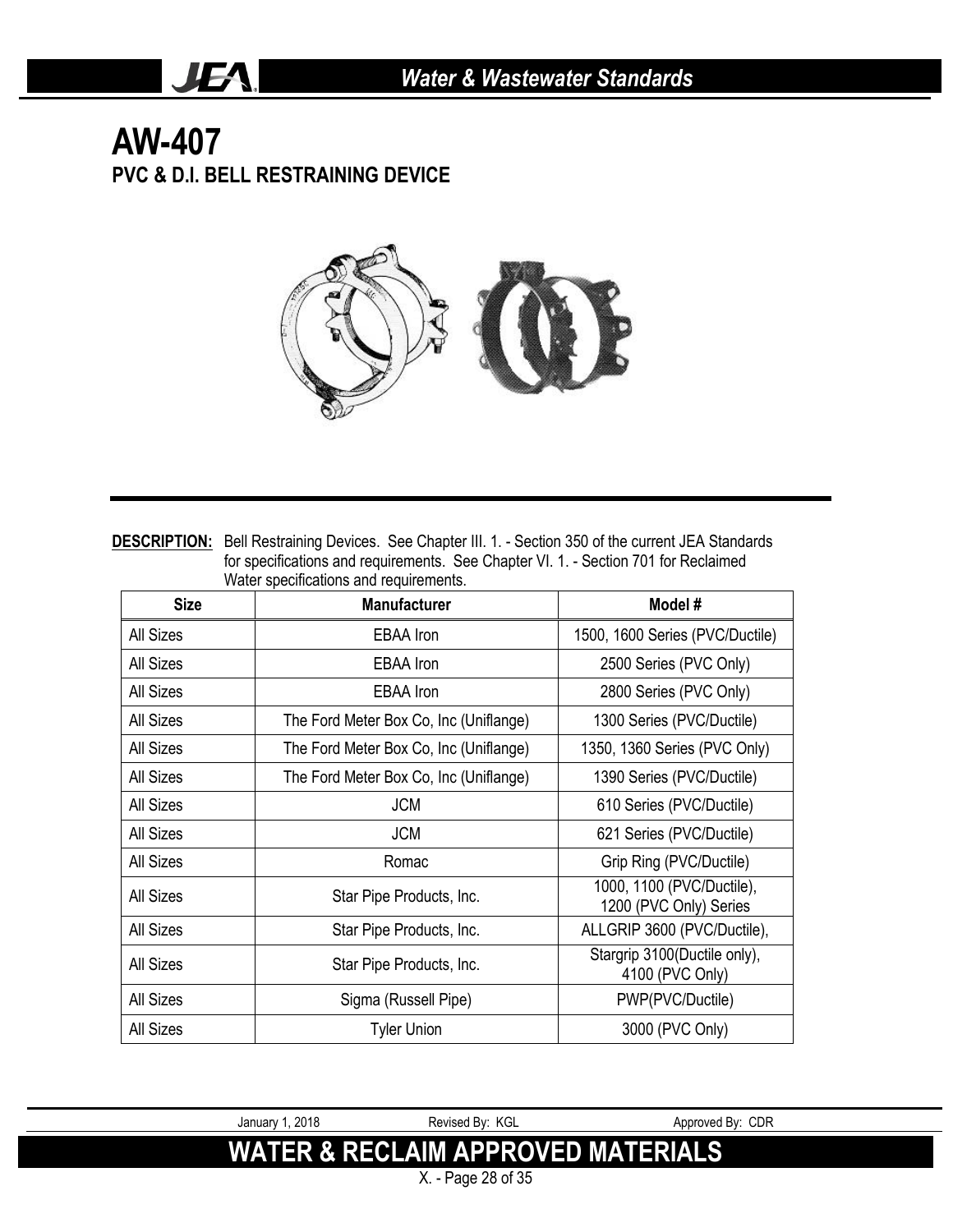# **AW-408 MECHANICAL JOINT FASTENERS**

JEA.



**DESCRIPTION:** Mechanical Joint Fasteners. See Chapter III. 1. - Section 350 of the current JEA Standards for specifications and requirements. See Chapter VI. 1. - Section 701 for Reclaimed Water specifications and requirements.

| <b>Size</b> | <b>Manufacturer</b>        | Model # |
|-------------|----------------------------|---------|
|             | Tie Lugs:                  |         |
|             | See Specifications         |         |
|             | <b>All Thread Rods:</b>    |         |
|             | See Specifications         |         |
|             | Eye Bolts:                 |         |
|             | See Specifications         |         |
|             | <b>Nuts &amp; Washers:</b> |         |
|             | See Specifications         |         |

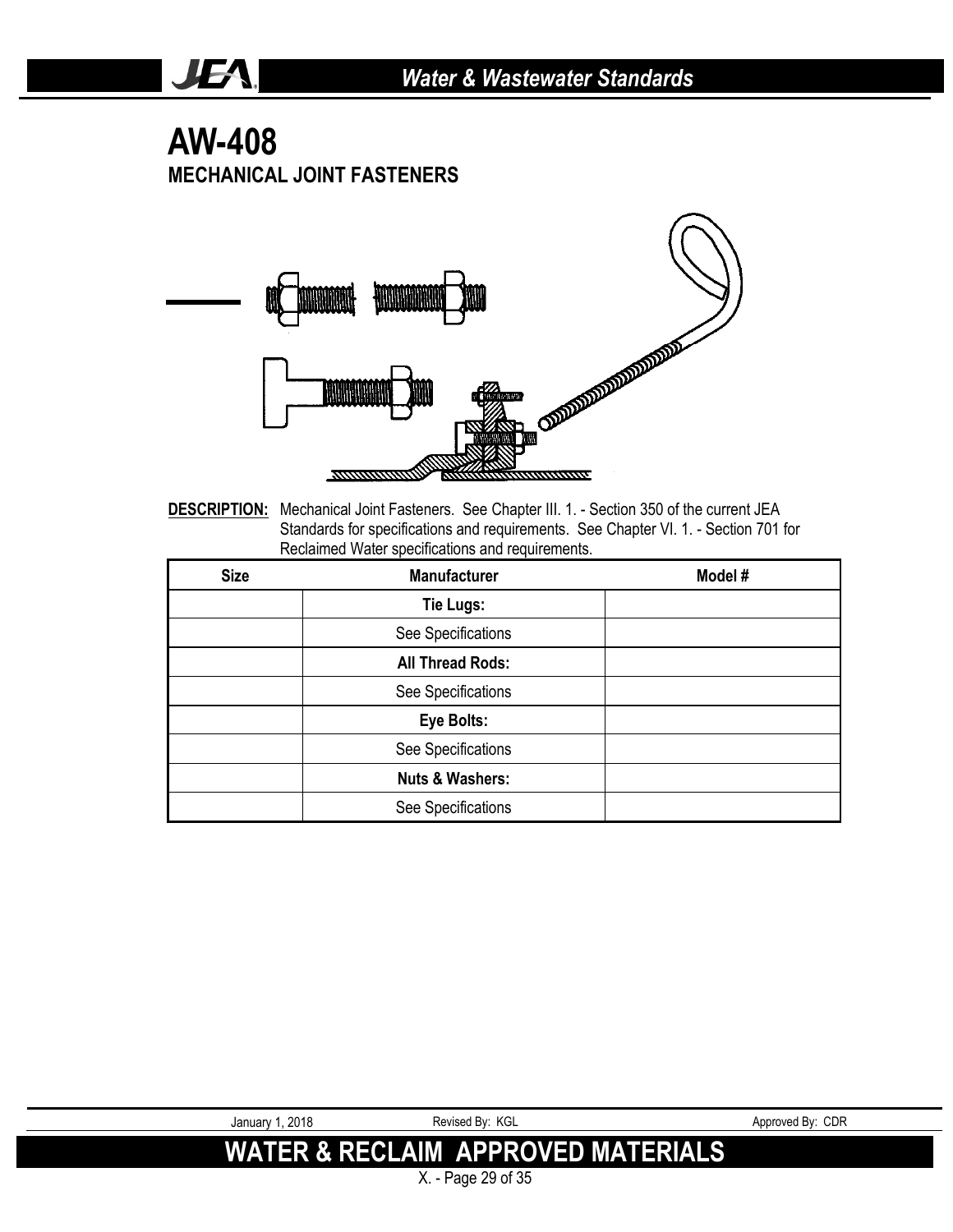**AW-409 FLANGE ADAPTER**

JEA.



**DESCRIPTION:** Flange Adapters. See Section 350 of the current JEA Standards for specifications and requirements. See Section 701 for Reclaimed Water specifications and requirements.

**Size Manufacturer Model #** 3-inch & larger  $\qquad$  EBAA Series 1000 DIP 3-inch & larger  $\qquad$  EBAA Series 2100 DIP 3-inch & larger The Ford Meter Box Co, Inc (Uniflange) 200 C & S 3-inch & larger The Ford Meter Box Co, Inc (Uniflange) 400 C& S 3-inch & larger The Ford Meter Box Co, Inc (Uniflange) 900 C & S 3-inch & larger The Ford Meter Box Co, Inc (Uniflange) UFA-200 DIP 3-inch & larger The Ford Meter Box Co, Inc (Uniflange) UFA-900 PVC 3-inch & larger Star Pipe Star Pipe Series 200G 3-inch & larger Star Pipe Series 400G

The use of flange adapters shall be limited to areas specifically approved by JEA on a project-by-project basis.

January 1, 2018 **Revised By: KGL** Approved By: CDR **WATER & RECLAIM APPROVED MATERIALS** X. - Page 30 of 35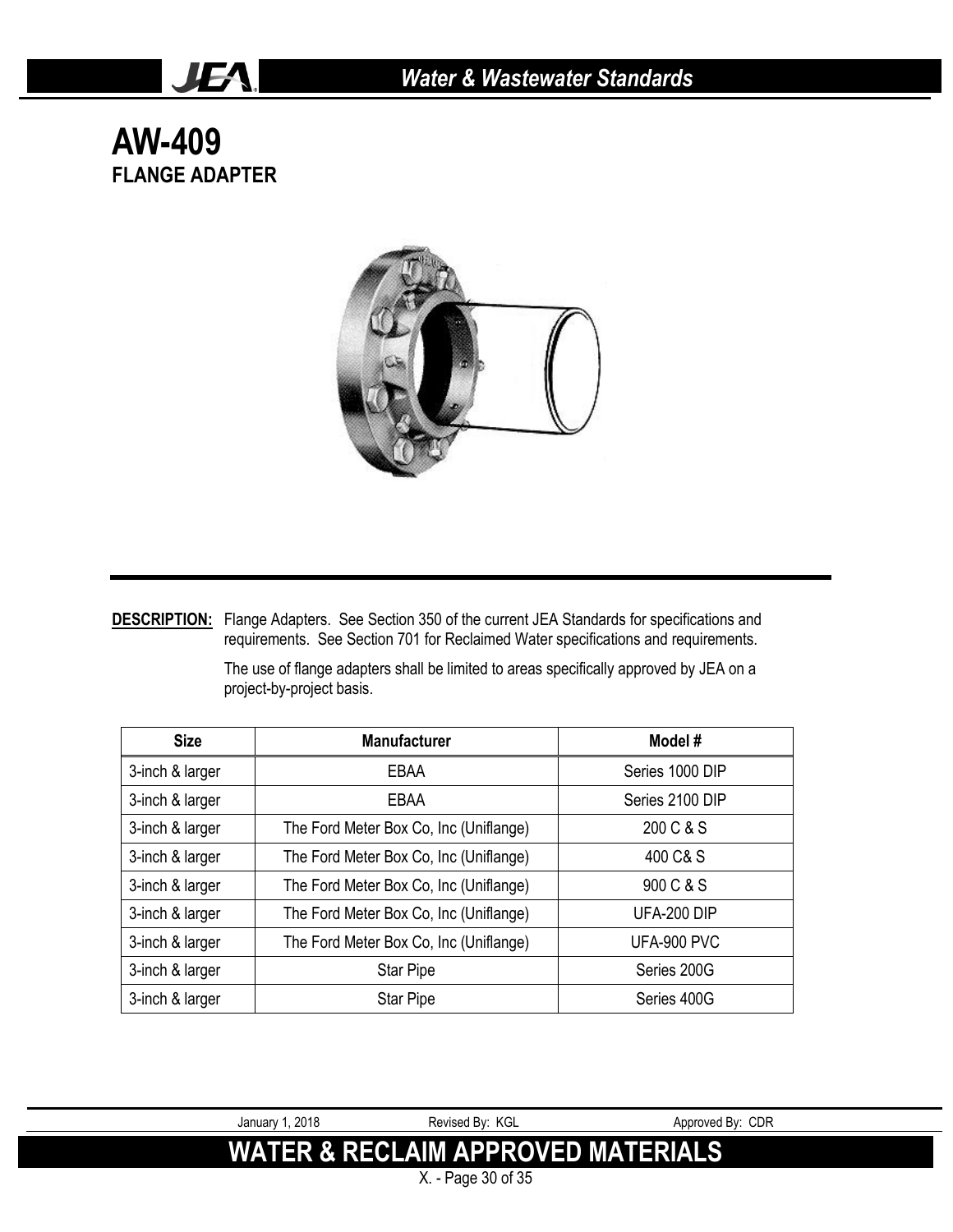# **AW-410 BRASS ADAPTER & COUPLER**

JEA.



**DESCRIPTION:** Brass Adapters & Couplers. See Chapter III. 1. - Section 350 of the current JEA Standards for specifications and requirements. See Chapter VI. 1. - Section 701 for Reclaimed Water specifications and requirements.

| <b>Size</b>      | <b>Manufacturer</b>         | Model #<br>See Specifications for<br>Configuration and Sizing. |
|------------------|-----------------------------|----------------------------------------------------------------|
| 2-inch & smaller | The Ford Meter Box Co, Inc. |                                                                |
| 2-inch & smaller | McDonald A.Y. McDonald Mfg  |                                                                |
| 2-inch & smaller | Mueller                     |                                                                |
| 2-inch & smaller | James Jones                 |                                                                |
| 2-inch & smaller | Cambridge Brass             |                                                                |

| January 1, 2018 | Revised By: KGL                               | Approved By: CDR |
|-----------------|-----------------------------------------------|------------------|
|                 | <b>WATER &amp; RECLAIM APPROVED MATERIALS</b> |                  |
|                 | X. - Page 31 of 35                            |                  |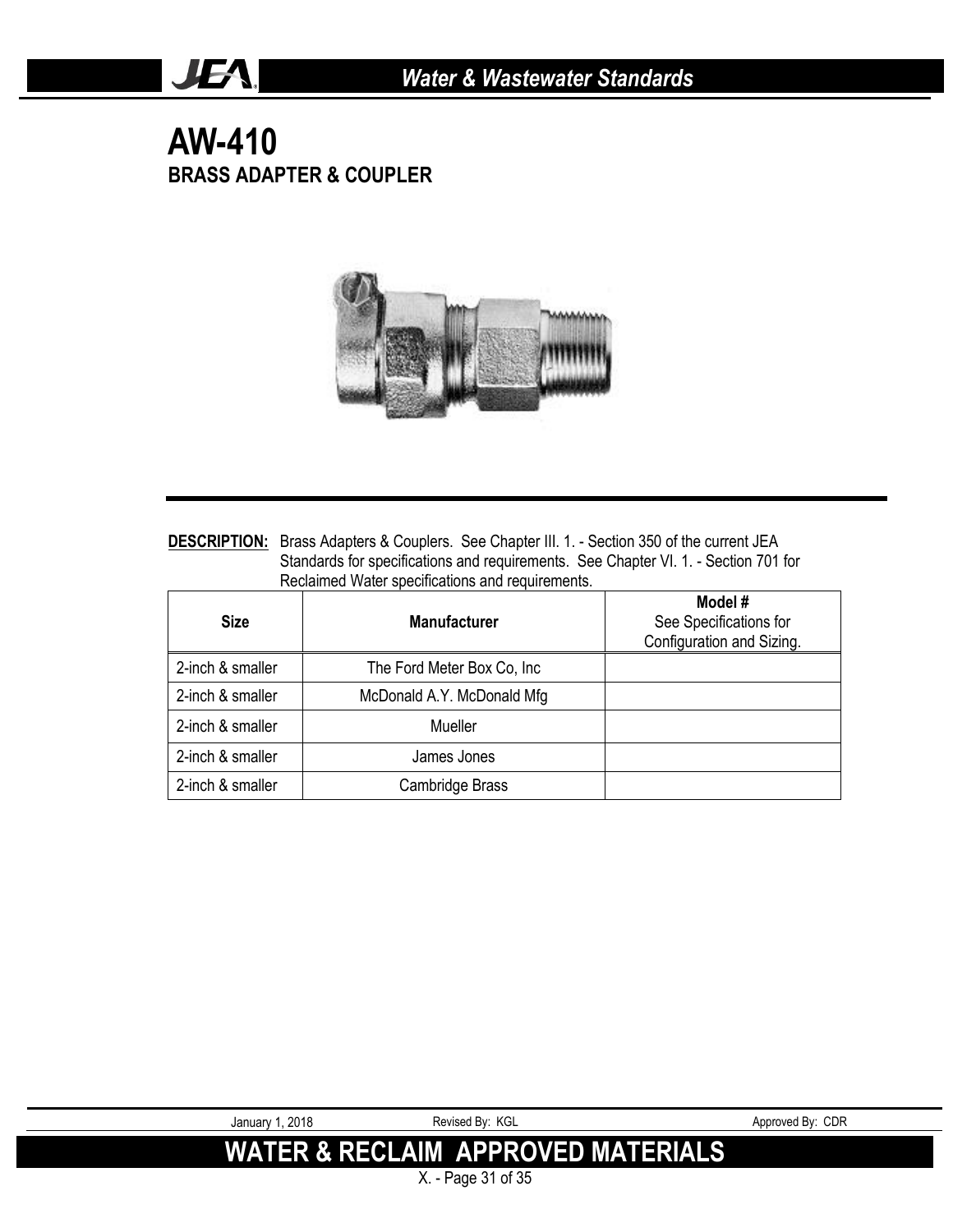# **AW-411 SERVICE SADDLE, DOUBLE STRAP**

JEA.



- **Note:** Select desired saddle O.D. range which specifically matches outside diameter of pipe. Saddles for C-900 shall be sized to the exact O.D. size for proper fit. A double strap saddle will be required for all wet taps and are acceptable for installation on dry water supply mains (all sizes).
- **DESCRIPTION:** Service Saddle shall be epoxy or poly coated with double stainless steel straps. See Chapter III. 2. - Section 351 of the current JEA Standards for specifications and requirements. See Chapter V. 2. - Section 702 for Reclaimed Water specifications and requirements.

| <b>Outlet Size</b> | <b>Manufacturer</b>     | Model #           |
|--------------------|-------------------------|-------------------|
| 2-inch & smaller   | Cascade Waterworks Mfg. | CDS2/CDS-LD       |
| 2-inch & smaller   | Dresser Inc./GE         | 291DS             |
| 2-inch & smaller   | The Ford Meter Box Co.  | $FC - 202, 202BS$ |
| 2-inch & smaller   | <b>JCM</b> Industries   | 406               |
| 2-inch & smaller   | <b>Smith Blair</b>      | 317               |
| 2-inch & smaller   | Mueller                 | DR 25             |
| 2-inch & smaller   | Power Seal              | 3417, 3409        |



X. - Page 32 of 35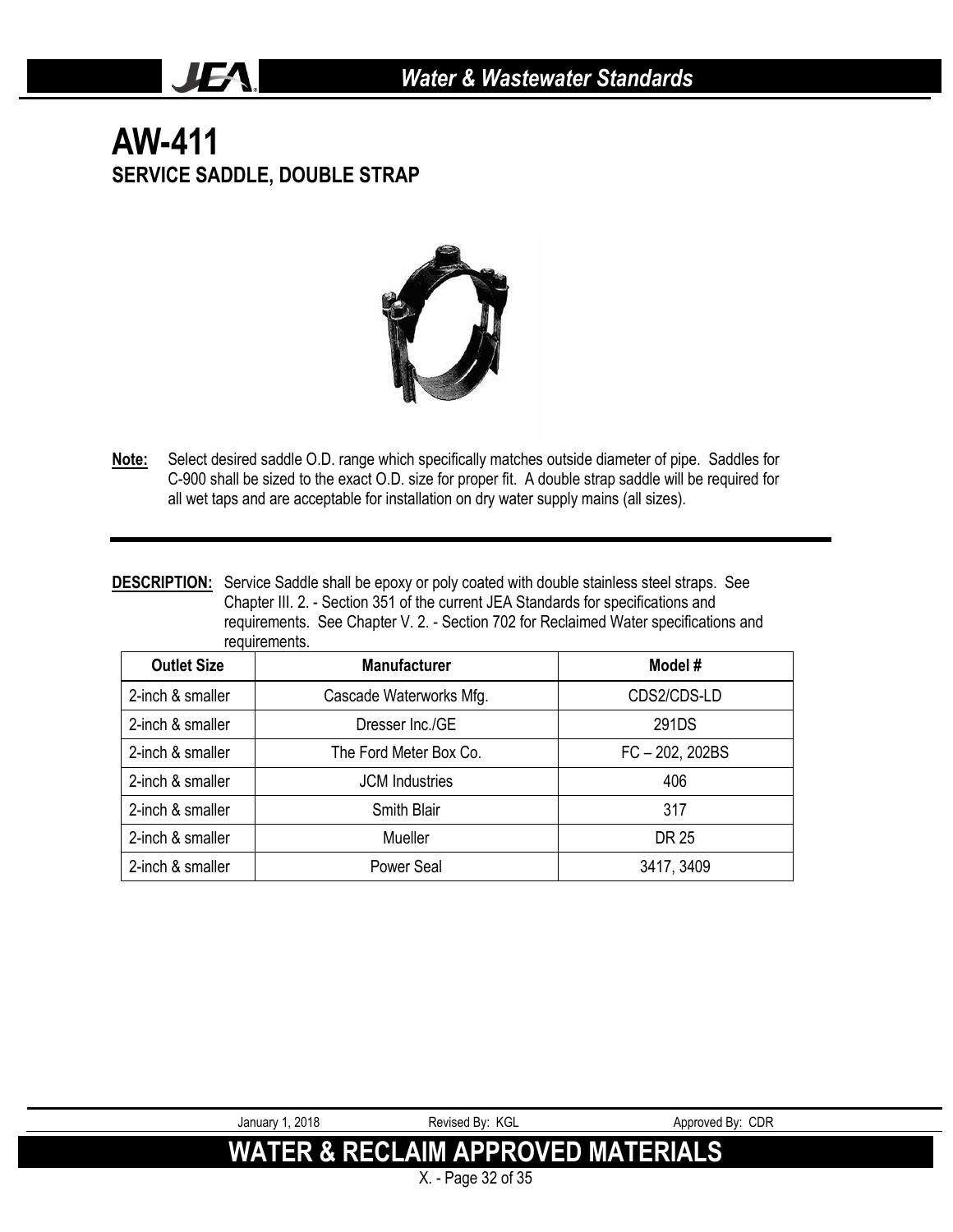# **AW-412 SERVICE SADDLE, SINGLE STRAP**

JEA.



- **Note:** Select desired saddle O.D. range which specifically matches outside diameter of pipe. Saddles for C-900 shall be sized to the exact O.D. size for proper fit. Single Strap Saddle is approved for new 1-inch water services only which are installed on dry water main, sized 4-inch through 10 inch.
- **DESCRIPTION:** Service Saddle shall be epoxy or poly coated with single stainless steel straps. See Chapter III. 2. - Section 351 of the current JEA Standards for specifications and requirements. See Chapter VI. 2. - Chapter V. 2. - Section 702 for Reclaimed Water specifications and requirements.

| <b>Outlet Size</b> | <b>Manufacturer</b>     | Model #           |
|--------------------|-------------------------|-------------------|
| 1-inch & smaller   | Cascade Waterworks Mfg. | CDS <sub>2</sub>  |
| 1-inch & smaller   | Dresser Inc./GE         | 291-SS            |
| 1-inch & smaller   | Ford Meter Box Company  | FC-101            |
| 1-inch & smaller   | <b>JCM</b> Industries   | 405               |
| 1-inch & smaller   | <b>Smith Blair</b>      | 315               |
| 1-inch & smaller   | Mueller                 | DR <sub>1</sub> S |
| 1-inch & smaller   | Power Seal              | 3417, 3409        |

| January 1, 2018 | Revised By: KGL                               | Approved By: CDR |
|-----------------|-----------------------------------------------|------------------|
|                 | <b>WATER &amp; RECLAIM APPROVED MATERIALS</b> |                  |
|                 | X. - Page 33 of 35                            |                  |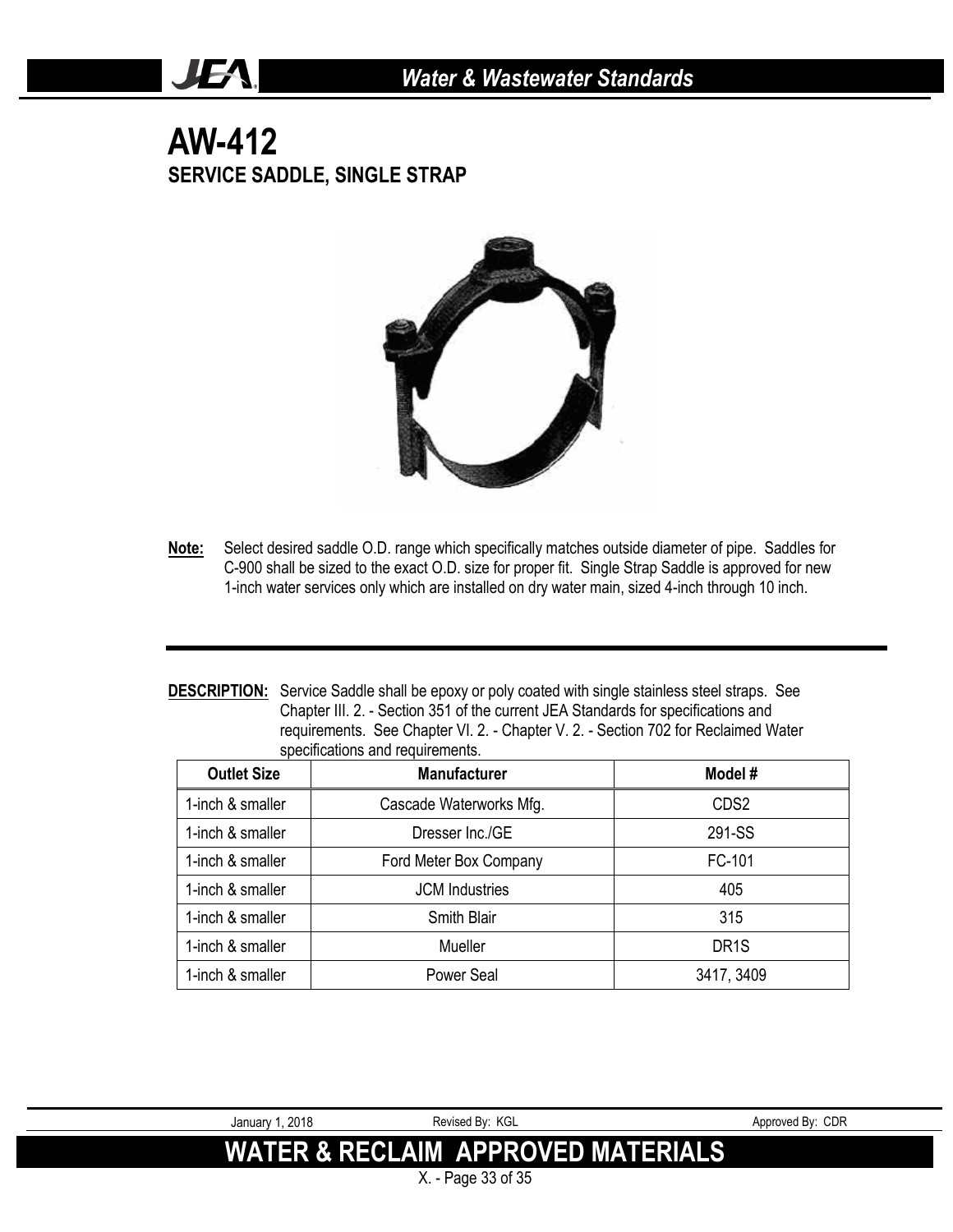# **AW-413 CASING SPACER**

JEA.



**DESCRIPTION:** Casing Spacers. See Chapter III. 1. - Section 350 of the current JEA Standards for specifications and requirements. See Chapter VI. 1. - Section 701 for Reclaimed Water specifications and requirements.

| <b>SIZE</b> | <b>MANUFACTURER</b>               | <b>MODEL#</b>                    |
|-------------|-----------------------------------|----------------------------------|
| Varies      | Cascade Waterworks Mfg.           | <b>CCS</b>                       |
| Varies      | EnPro Industries, Inc.            | S/S Type                         |
| Varies      | EnPro Industries, Inc.            | <b>PVC Coated Steel</b>          |
| Varies      | <b>RACI</b>                       | <b>High Density Polyethylene</b> |
| Varies      | Advanced Products & Systems, Inc. | SSI, SI, CI                      |
| Varies      | <b>BWM Company</b>                |                                  |
| Varies      | <b>CCI Pipeline Systems</b>       | CSC, CSS                         |